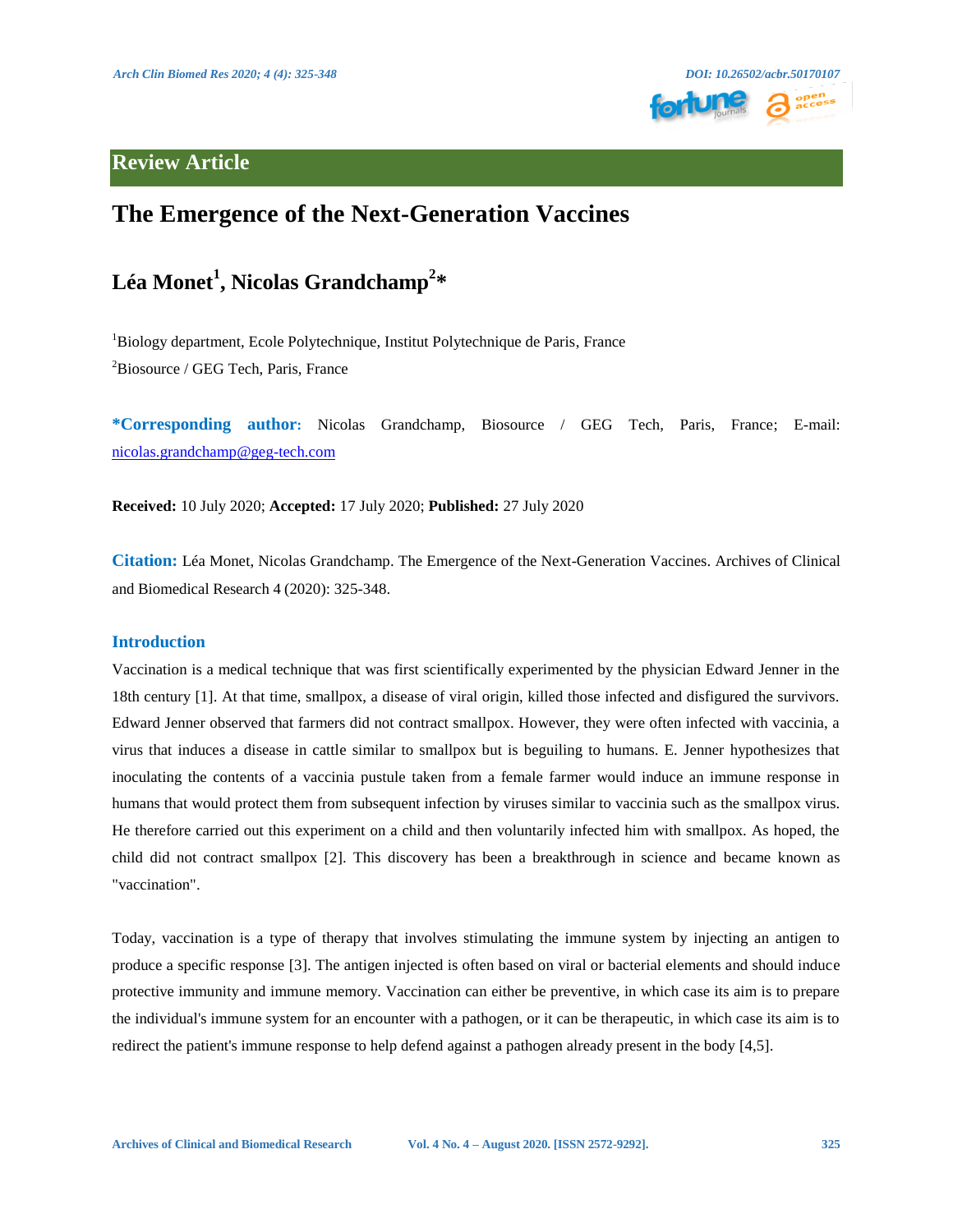The injection of a preventive vaccine induces the activation of the innate and adaptive immune response [6]. During the adaptive immune response, a proliferation of T and B cells specific to the injected antigen takes place and leads to the formation of memory lymphocytes. The B cells and their differentiation into plasma cells enable the production of antigen-specific antibodies. When the vaccine injection is successful, subsequent exposure to the pathogen induces a strong immune response that either eliminates the pathogen or deactivates the toxin responsible for the disease, including a large and rapid production of antibodies due to the presence of memory lymphocytes [4]. Today, there are a variety of vaccine types. One type of vaccine is based on live attenuated microorganisms. It is based on the use of microorganisms that have lost their pathogenicity. This type of vaccination makes it possible to expose several specific epitopes of the pathogen to the immune system and reproduces the characteristics of an infection like the active pathogen, without developing the disease. These vaccines often require only one immunization because they induce a very strong immune response and the production of memory lymphocytes [7,8]. Moreover, one of its limitations is the possibility of reversion to a form that is dangerous to the body through a mechanism called reversion [9]. This type of vaccine is, however, gradually being replaced by vaccines based on killed or inactivated microorganisms. The purpose of inactivating the pathogen using heat or chemicals is to induce in the virus the inability to replicate within its host. Vaccines based on killed or inactivated microorganisms are frequently used because they have low toxicity and are stable. However, upon first injection, a weaker immune response is (removed weakly) induced because the microorganism is unable to replicate [10]. Several booster shots of the vaccine are therefore necessary. A second injection of the same pathogen leads to a greater immune response than that induced after the first injection.

With the advent of genetic engineering, new types of vaccines are being developed to avoid some of the risks of vaccines being based on whole microorganisms. These new vaccines contain only one or more molecules specific to the pathogen. They are called subunit vaccines [11]. They can be used against toxins or specific protein elements of microorganisms which are isolated and cloned to generate subunit vaccines [12,13]. However, some antigens do not elicit a sufficient immune response when injected alone. It is then necessary to fuse the weakly immunogenic antigen with a highly immunogenic protein. In this case, the vaccines are called conjugates [10].

The advent of genetic engineering has also made it possible to design another type of vaccine, the recombinant vaccine. They are based on the use of genetically modified living microorganisms to eliminate the genes responsible for their pathogenicity and to render them harmless. The interest of this type of vaccine is that it is based on genetically attenuate microorganisms without losing its immunogenicity effect and without reversion mechanism [10].

Furthermore, the recent development of sequencing techniques opens the door to new developments in vaccination processes. Pathogen genome sequencing enables access to all the specific epitopes of each microorganism, even those that cannot be grown in the laboratory and therefore cannot be attenuated or modified. The development of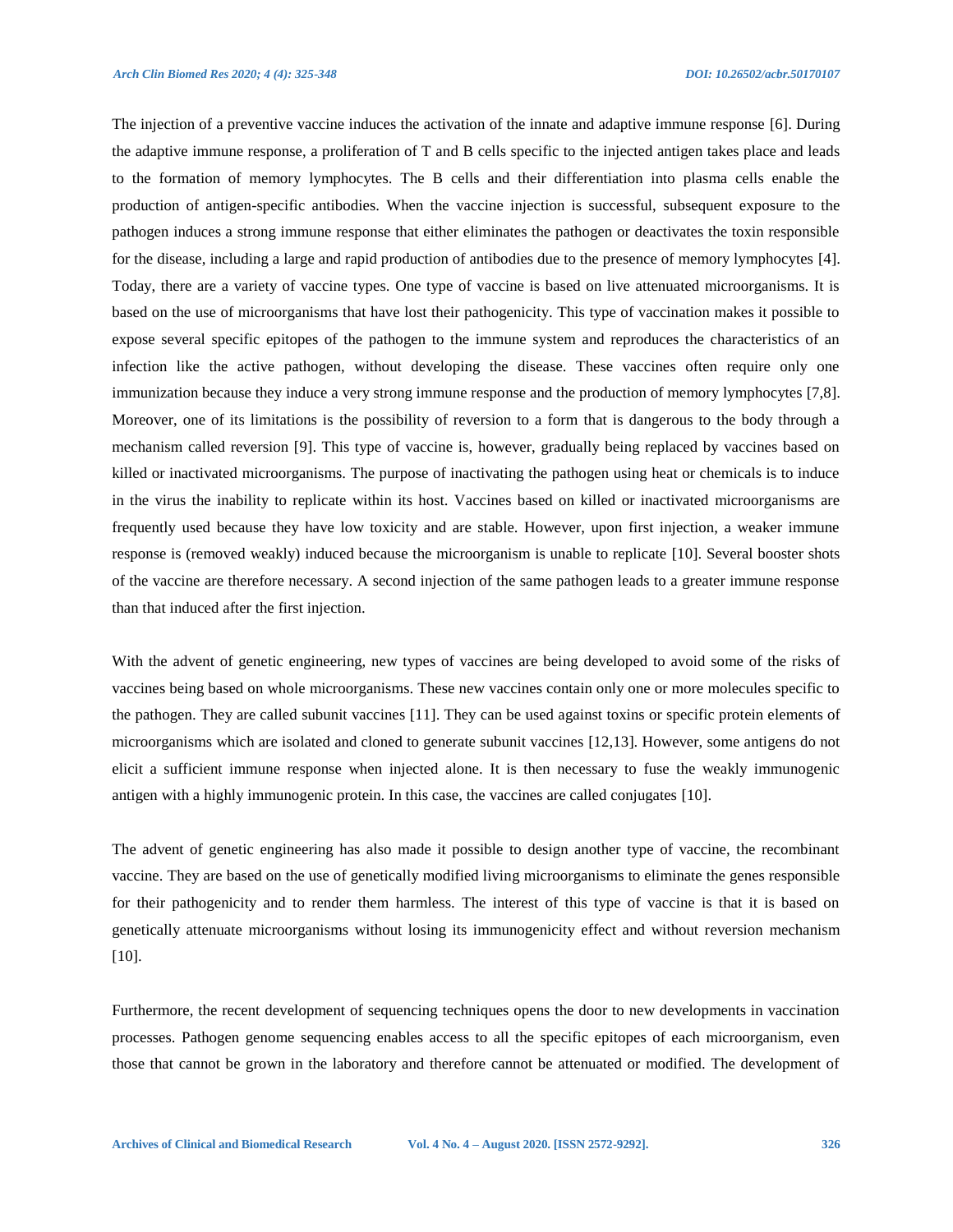vaccines based on the use of new sequencing techniques and the identification of new antigens is called reverse vaccinology [14].

The various preventive vaccination approaches described are based on the same principle which consists of injecting a whole microorganism or a specific antigen to stimulate the immune system and prepare it for subsequent infection.

Another approach of vaccination is explored since several years and has recently done a technology leap thanks to the advances in genetic engineering. This type of vaccine is based on the use of nucleic acids coding the antigens [15].

## **I. Nucleic acid vaccines:**

#### **Principle and mode of operation**

Nucleic acid-based vaccines used cDNA (coding DNA) or messenger RNA (mRNA) coding an antigen [16–18]. The DNA form is a plasmid, containing the cDNA of an antigen under the control of a suitable promoter. For mRNA, there are two possibilities, either vaccines are based on a standard mRNA or on a self-amplifying mRNA system. Non-replicating mRNAs have a simple open reading frame with untranslated regions (UTR). These are transcribed in vitro from a linear DNA template using a phage RNA polymerase [19]. A 5' cap that protects it and allows ribosome recruitment and a 3' polyadenosine tail, which increases stability, are added to form a mature mRNA. The self-amplifying mRNAs are based on a modified viral genome containing the genes coding for the RNA replication mechanism and the structural protein sequences are replaced by the gene of interest. Once the DNA or RNA is internalized in the cell, the cellular transcription or translation mechanism produces an endogenous protein that undergoes post-translational modifications, resulting in a correctly folded and functional protein.

After a patient has been injected, plasmid DNA or mRNA enters the cells and the synthesis of the coding antigens and the production of antibodies playing a key role in protecting against further infection [20,21]. To do this, DNA or RNA vaccines must generate the antigen in sufficient quantities but must also produce it either within professional antigen presenting cells (APCs), such as dendritic cells (CDs), or in a cell from which the antigen can be presented to APCs. APCs strongly activate CD4+ and CD8+ T cells by presenting peptide antigens on class I and II major histocompatibility complex (MHC) molecules and induce the release of co-stimulating molecules [4,6]. Activation of APCs results in the production of antigen-specific antibodies by B cells and plasma cells. However, it is difficult to target these types of cells in vivo with RNA or DNA vectors. The most efficient way to transmit an antigen to professional APCs is to transduce or transfect them in vitro before administration to a patient, conferring a high level of complexity of the therapeutic protocol [22].

DNA and mRNA vaccines induce transient expression of the antigen in a manner that mimics the in vivo antigen production of viral pathogens [23–25]. These types of vaccines trigger humoral and cellular immune responses [26– 31]. However, self-amplifying RNA vaccines systems occur the RNA replication through the synthesis of the RNA-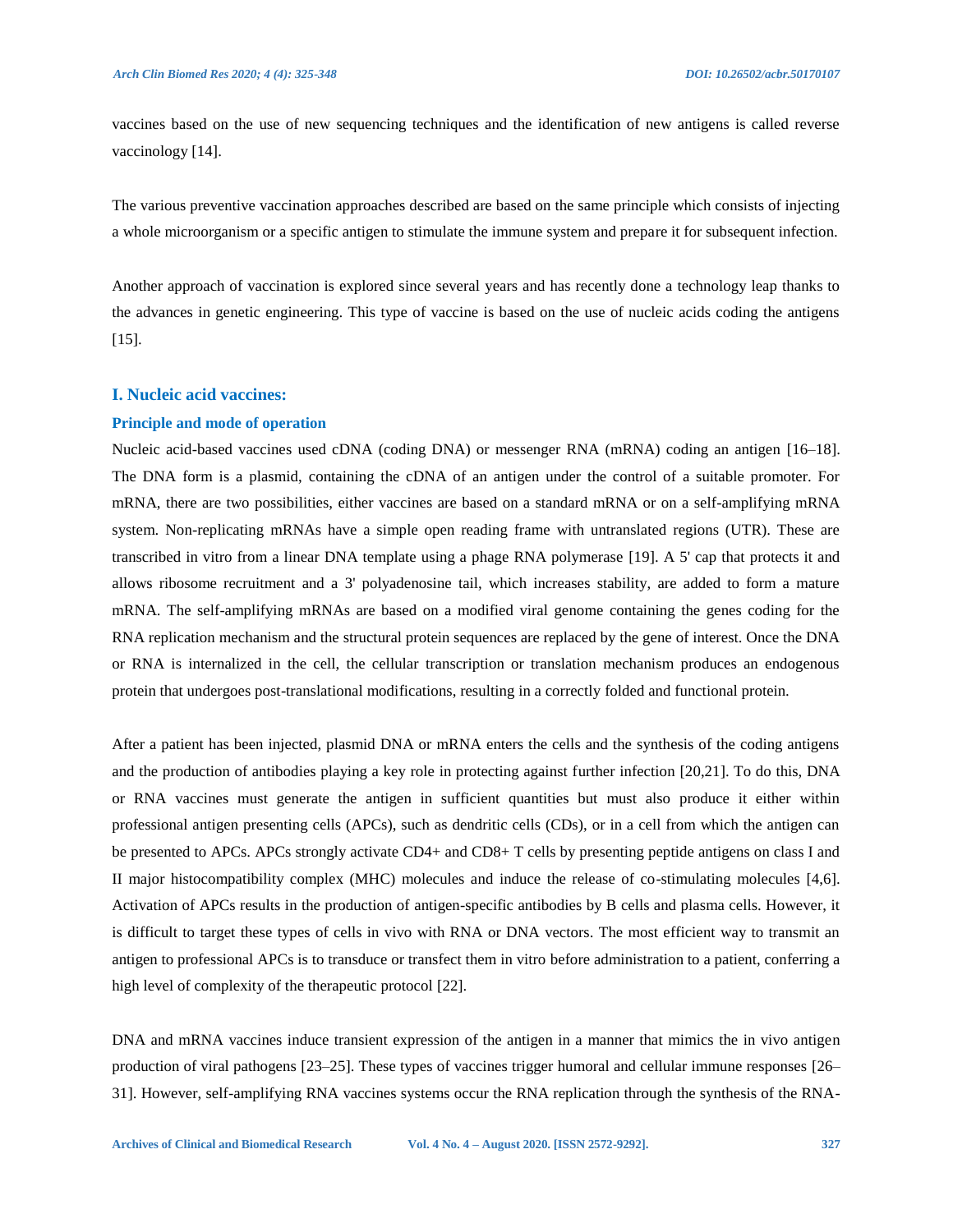#### *Arch Clin Biomed Res 2020; 4 (4): 325-348 DOI: 10.26502/acbr.50170107*

dependent RNA polymerase complex. This type of vaccine generates multiple copies of the mRNA by encoding the antigen and expressing high levels of the antigen. Compared to the rapid expression of classical RNA vaccines, published results have shown that vaccination with self-amplifying RNA vaccines results in higher, albeit delayed, levels of antigen expression that persist for several days in vivo. Equivalent protection of a non-replicating RNA vaccine is conferred but at a much lower dose of mRNA [32].





\*Verbeke R, Lentacker I, De Smedt SC, Dewitte H. Three decades of messenger RNA vaccine development. Nano Today. 1 oct 2019 ; 28:100766.

#### **Advantages of DNA and RNA vaccines**

The major advantages of DNA and RNA vaccines are their speed and low cost production, ease of manufacture and lower handling risks compared to current vaccines [33]. Synthesizing the sequence of a given antigen is much simpler and faster than trying to inactivate or attenuate the pathogenicity of a microorganism or making recombinant proteins. The manufacturing technique for DNA or RNA vaccines also avoids the potential risks associated with working with live pathogens [34,35]. Moreover, these vaccines induce a temporary *in vivo* presence of the synthesized antigen. In addition, injected DNA and mRNA molecules with a good efficiency of transfection or transduction produce more antigen molecules with a better quality compared to traditional approaches [35–38].

Furthermore, DNA and mRNA molecules have immunostimulatory properties that enable nucleic acids vaccines to induce the innate immune response [37–41] and also adaptive immune response [37,42,43]. DNA plasmids do this through their CpG motifs, which stimulate the Toll-like receptor 9, because plasmid DNA also acts on the TBK1- STING pathway through cytosolic receptors [16,38,44,45]. This results in the production of type 1 interferons (IFN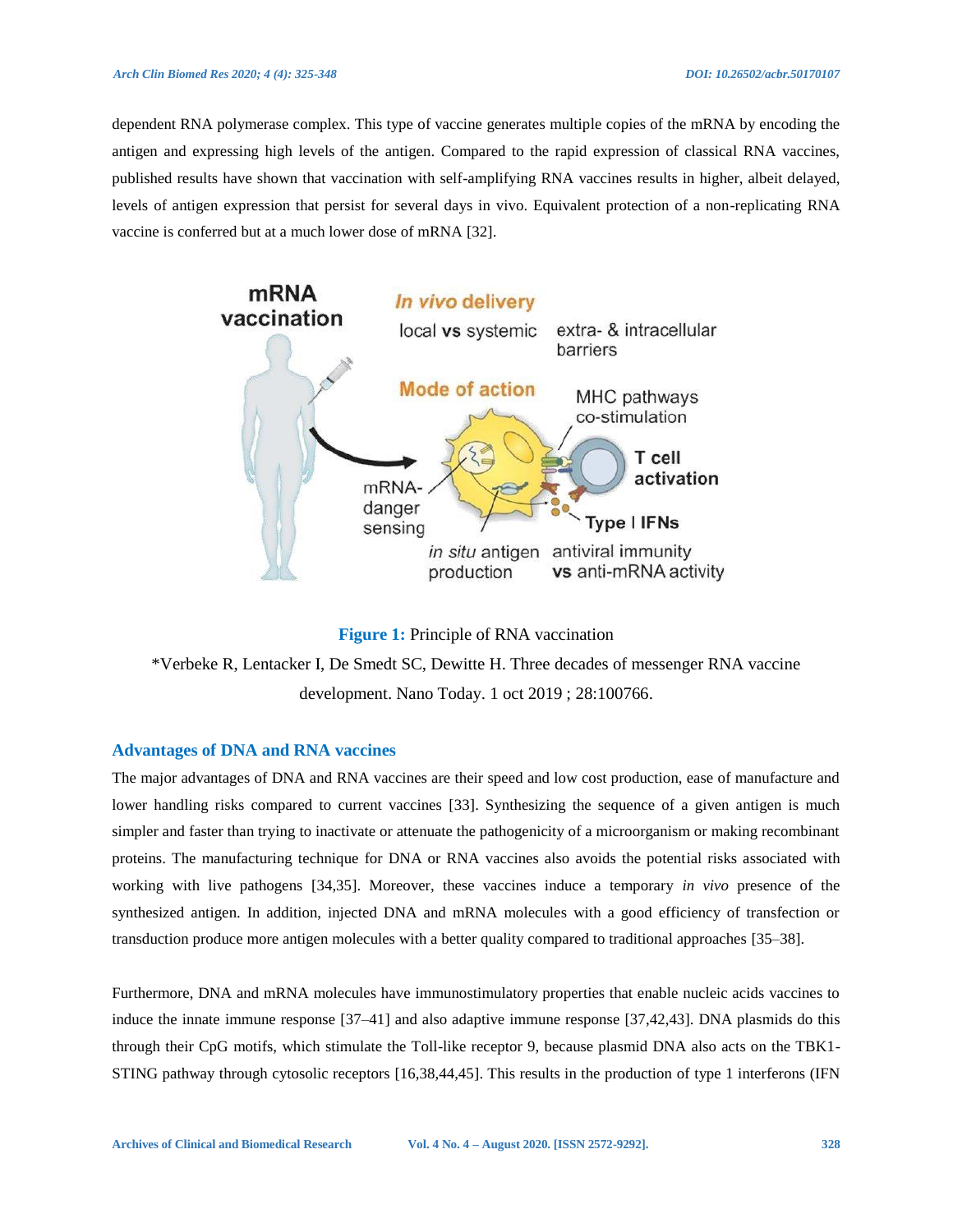type I), which act as adjuvants and generate the immune response against the antigen encoded by the plasmid DNA vaccine. IFN type I is a family of proteins, including interferon-β (IFNβ) and the multiple isoforms of IFNα, which are released by cells in response to viral infections and pathogens. Detection of IFN type I results in upregulation of genes stimulated by interferon and an antiviral cellular state [39,46]. The double-stranded structure of DNA is also considered an immune stimulant [47].

The injected mRNA stimulates the innate and adaptative response by being recognized by a variety of innate cell surfaces, endosomal and cytosolic immune receptors, notably thanks to two types of sensors: Toll-like receptors (TLR) 3, 7 and 8 which are located in the endosomal compartment of professional immune monitoring cells such as CDs, macrophages and monocytes and pattern recognition receptors (PRR) such as RIG-I and MDA5 [37,40]. Thus, activation of TLR7 leads to positive regulation of chemokines, which in turn recruit innate immune cells such as CDs and macrophages at the injection site. Plasmid DNA has fewer immunostimulatory properties than mRNA, but these are better defined [35].

At present, most of the vaccines used, except for some animal vaccines, have to be transported and stored at low temperatures. In poor rural areas of tropical countries, the cold chain may be broken, and the injected vaccine will present a potential hazard. This is why there is growing interest in the development of heat-stable vaccines. The optimization of RNA vaccines has shown that it is possible to produce heat-stable vaccines [48]. A freeze-dried RNA vaccine has been shown to be stable for 36 months at 5-25◦C and 6 months at 40◦C [49]. Moreover, a conventional rabies vaccine based on mRNA encapsulated in protamine was subjected to temperatures ranging from 4 to 56◦C for 20 cycles and exposure to 70◦C. The immunogenicity of this vaccine and its protective effects were not compromised [50].

DNA and RNA vaccines have many advantages over conventional vaccines, such as speed and ease of manufacture, low production costs, and residence at high heat. These vaccines induce an innate and adaptive immune response, thanks to the immunostimulant properties of plasmid DNA or mRNA. Although these two vaccines share some common advantages and characteristics, they differ in some respects.

#### **Differences between DNA and RNA vaccines:**

The main difference between DNA and mRNA vaccines is the cell compartment to which the different molecules are delivered.

The injected DNA is in the nucleus of the cell while the injected mRNA is in the cytoplasm. To be correctly located, the plasmid DNA must cross the plasma and nuclear membrane and the mRNA must cross the plasma and endosome membranes. These vaccines must deliver the antigen sequence through the injection of plasmid DNA or mRNA and they must also activate the danger signals of the innate immune response in order for the immune response to occur correctly [34,51,52]. The DNA and mRNA danger sensors are not the same and are located in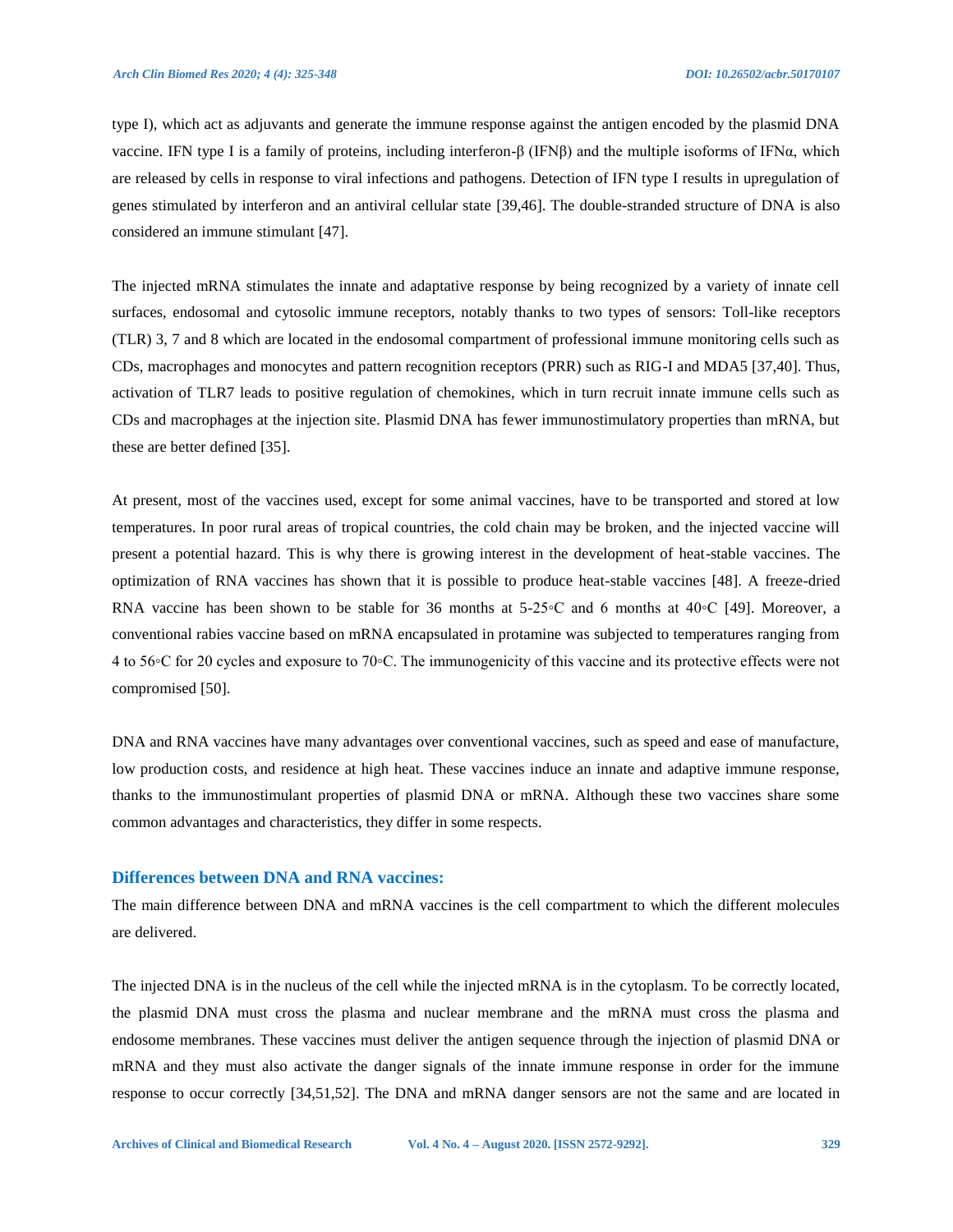different parts of the cell. Sensors of a DNA fragment, such as cyclic GMP-AMP synthase-stimulator of interferon genes, DEAH box nucleic acid helicase and AIM2 absent in melanoma 2, are located in the cytoplasm. RNA sensors, such as Toll-like receptors 7 and 8, are located in the endosomes to avoid chronic inflammatory reactions [53,54].



**Figure 2:** Antigen admittance mechanisms of DNA or RNA vaccines\*

MH: Major histocompatibility complex

\*Zhang C, Maruggi G, Shan H, Li J. Advances in mRNA Vaccines for Infectious Diseases. Front Immunol [Internet]. March 27th 2019

Furthermore, mRNA is synthesized *in vitro* from plasmid DNA. The production of RNA vaccines therefore has an additional step compared to that of DNA vaccines. In addition, DNA vaccines have been shown to produce the given antigen for a longer period of time than RNA vaccines due to the greater stability of plasmid DNA compared to mRNA [23,55]. However, unlike plasmid DNA, both classical and self-amplifying RNAs cannot integrate into the host genome and will be naturally degraded during the antigen expression process [52]. During the use of DNA vaccines, plasmid DNA integrate events have been observed but at a very low rate and is not considered as a biosafety problem [55], namely all measures to ensure the safe use of biological resources are respected. However, these characteristics indicate that RNA vaccines therefore have a higher level of biosecurity.

Although DNA and mRNA vaccines show differences and use different ways and mechanisms of action, these two types of nucleic acid vaccines have several advantages compared to traditional vaccines and seems very promising. However, advancements in nucleic acid vaccine development are still hindered by several technical points which could be addressed by the recent advancements in genetic engineering.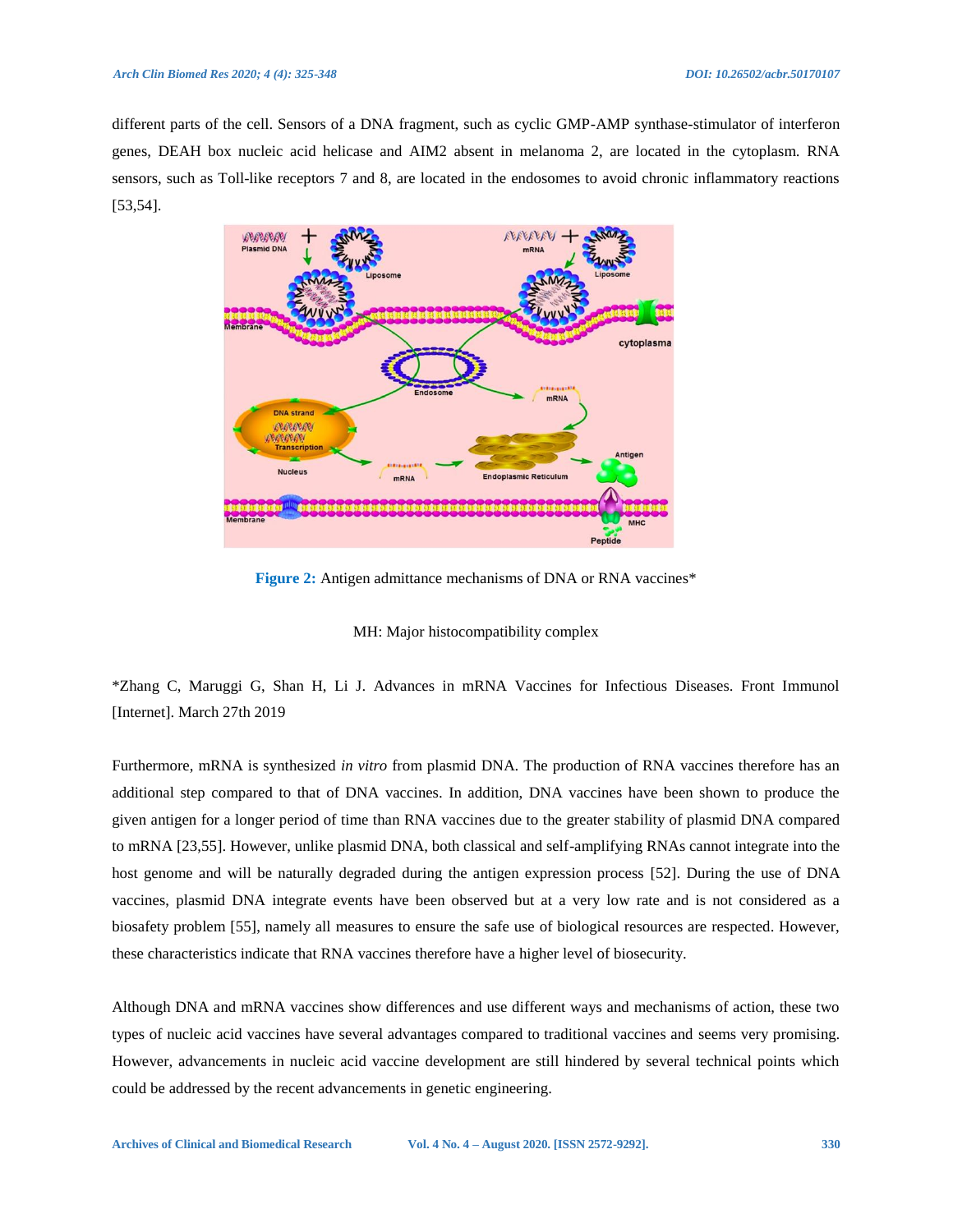## **Limitations of DNA and RNA vaccines**

The major difficulty to DNA and RNA vaccines is that nucleic acids must cross biological barriers to enter the desired cells. Furthermore, although sequencing techniques have made it possible to synthesize plasmid DNA or mRNA bearing the coding sequence of an antigen, for many diseases, scientists do not know which is the best immune response/combination of immune responses, and which are the most immunogenic antigenic targets [16,39,56].

The optimal protocol for administering the DNA or RNA vaccine in humans can be difficult to find because we cannot predict whether the vaccine administered will respond in the same way as in the animal model [49,57]. Despite preclinical studies that have shown the efficacy of DNA vaccines for various diseases in animal models, the human doses of several milligrams of DNA can produce an insufficient antigen expression and the efficacy of the vaccine has been disappointing [58]. In humans, DNA vaccines have not yet shown sufficient protection in Phase III [59]. The major limitation of these technologies is related to their *in vivo* administration. Indeed, DNA and RNA can be rapidly degraded after *in vivo* administrations, the genic vectors used so far showed a poor efficiency of transfection or transduction and they are not able to target the specific cell populations inducing the immune response [52,60,60–63]. Consequently, the quantity of DNA or RNA coding an antigen which penetrates in the APCs is not enough to induce a strong immune response conferring an immune protection.

In addition, during the manufacture of RNA vaccines, other molecules such as contaminating nucleoside triphosphate remnants, DNA matrices and dsRNA, which are introduced and then remain, are also highly immunostimulatory [64]. Recognition by dsRNA also induces activation of IRF3 and NF-kB, which then leads to an increase in the production of type I IFN [65–67] dsRNA contamination due to aberrant RNA polymerase activities, which leads to decreased translation and degradation of cellular mRNA and ribosomal RNA and thus decreases protein expression by interrupting the translation machine [68]. Suppression of dsRNA can dramatically increase translation. Vaccine mRNA should therefore be purified as much as possible from excess components and DNA matrices or dsRNA during manufacturing. Purification by Fast Protein Liquid Chromatography (FPLC) or High-Performance Liquid Chromatography (HPLC) can be used to remove any remaining product and produce purified mRNA on a large scale [68–70]. However, the mechanisms of mRNA inflammation are relevant to the efficacy of the vaccine, particularly as an adjuvant. An effective adjuvant strategy, TriMix, a combination of mRNAs encoding three immune activating proteins: CD70, CD40 ligand and the constitutively active TLR4 protein, has increased the immunogenicity of naked, unmodified and unpurified mRNA in multiple cancer vaccine studies and has been particularly associated with increased CDs maturation and cytotoxic T cell responses [57,71–73].

These new vaccines have limitations, particularly in terms of the choice of antigens to be synthesized or the constraints to cross the various cell barriers in order to deliver the DNA or mRNA molecule into the right cell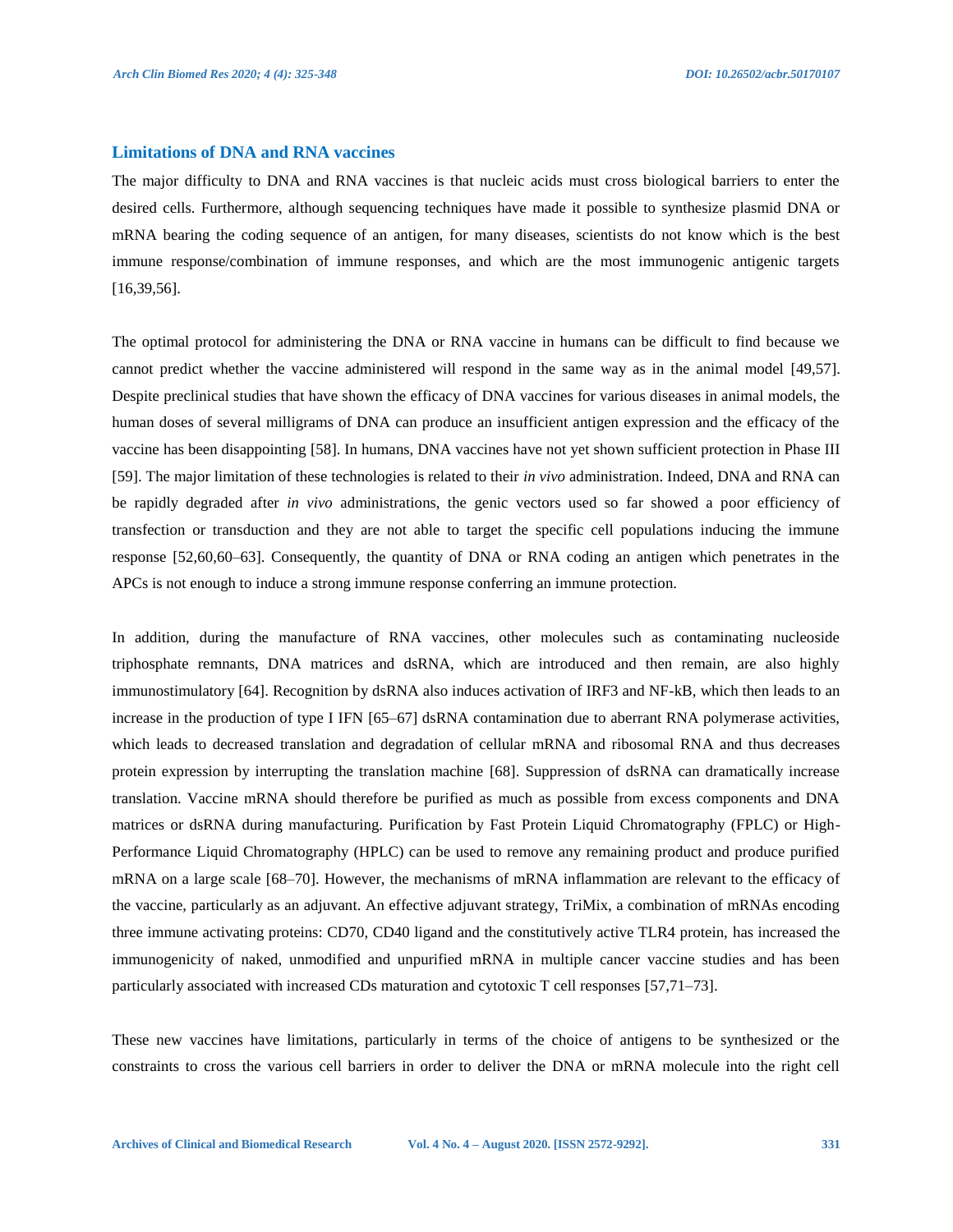compartment. However, some limitations may prove useful, for example the inflammation mechanisms of the mRNA can be used as an adjuvant.



**Figure 3:** Innate immune reaction induced by purified mRNAs with modified or unmodified nucleosides in a dendritic cell.

**Yellow:** the RNA sensors, **Red:** the antigen, **Green:** the CD maturation factors and **Light Blue and Red:** the major histocompatibility complexes (MHC). An example of a lipid nanoparticle carrier is shown in the upper right. A list of the main known RNA sensors that contribute to the recognition of unmodified double-stranded and singlestranded RNA is given. Unmodified, unpurified mRNAs (part a) and nucleoside-modified, purified by rapid protein liquid chromatography (FPLC) (part b) illustrates the two formats of mRNA vaccines where known forms of mRNA detection are present and absent, respectively. The dotted arrow represents reduced expression of the antigen. Ag, antigen; PKR, interferon-induced, RNA-activated, double-stranded protein kinase; MDA5, protein 1 containing the interferon-induced helicase C domain (also known as IFIH1); IFN, interferon; m1Ψ, 1 methylpseudouridine; OAS, 2ʹ 5ʹ oligoadenylate synthetase; TLR, Toll-like receptor

| Vaccines | Advantages                 |                   | Disadvantages                             |
|----------|----------------------------|-------------------|-------------------------------------------|
|          | • Based<br>on              | non-infectious    | • Potential integration into the          |
|          | pathogen.                  |                   | human genome.                             |
|          | rapid<br>$\bullet$ Stable, | scalable  <br>and | • Low <i>in vivo</i> delivery efficiency. |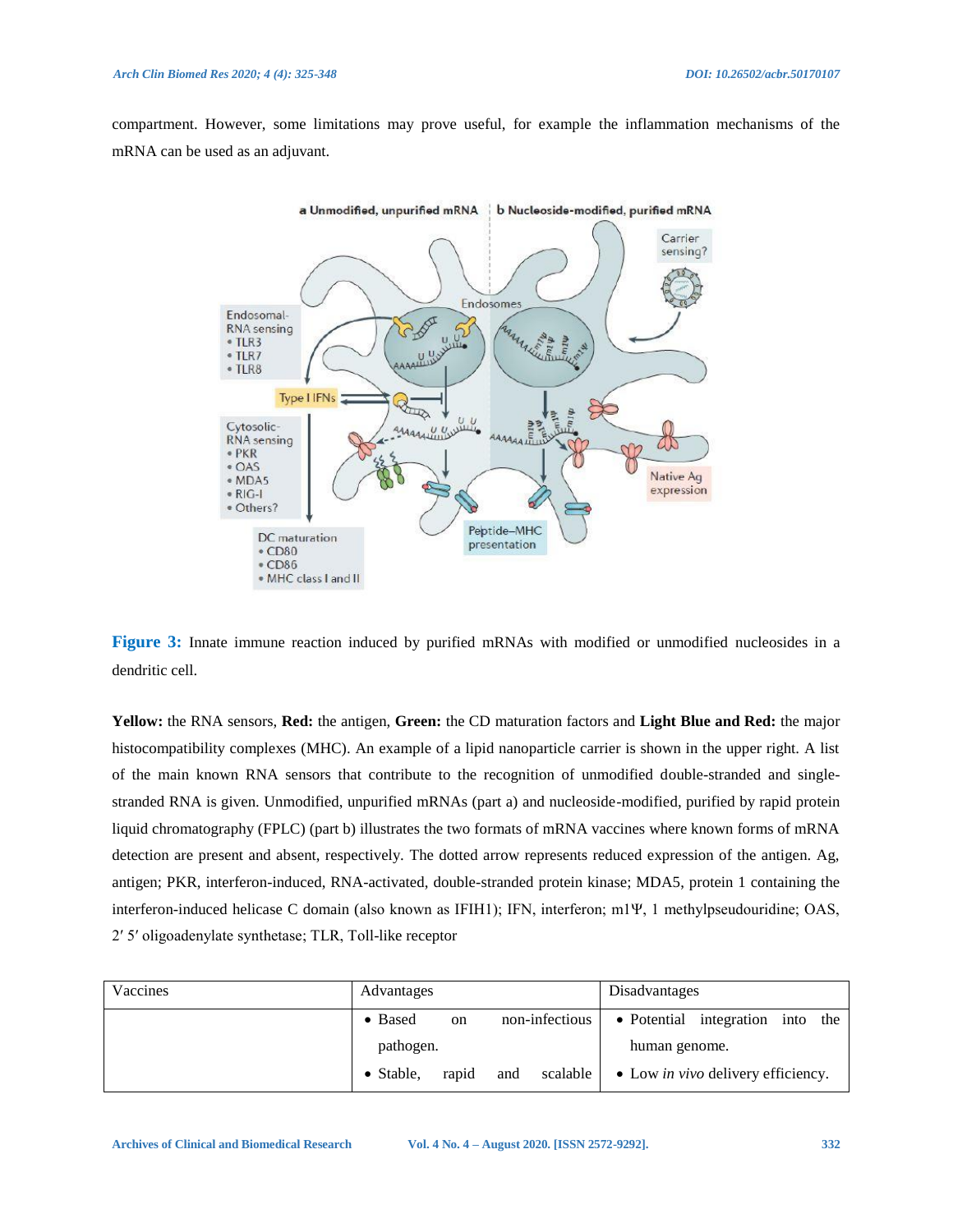|                     | production.                        | • Need to target cells of interest. |
|---------------------|------------------------------------|-------------------------------------|
| <b>DNA</b> Vaccines | · Potential to trigger a strong    | • Need for adjuvants to improve     |
|                     | immune response.                   | of<br>in<br>efficacy<br>vivo        |
|                     | • Stimulation of innate immune     | administration.                     |
|                     | response.                          |                                     |
|                     | • Induction of T and B cell immune |                                     |
|                     | response.                          |                                     |
| <b>ARN Vaccines</b> | • Based on non-infectious pathogen | • RNA Instability.                  |
|                     | • Rapid and scalable production.   | • Low in vivo delivery efficiency.  |
|                     | • Potential to trigger a strong    | • Need to target cells of interest. |
|                     | immune response.                   | • Need for adjuvants to improve     |
|                     | • Stimulation of innate immune     | efficacy<br>of<br>in<br>vivo        |
|                     | response.                          | administration.                     |
|                     | • Induction of T and B cell immune |                                     |
|                     | response.                          |                                     |
|                     | • Non-infectious, non-integrating, |                                     |
|                     | natural degradation.               |                                     |
|                     | • Degraded by normal cellular      |                                     |
|                     | processes.                         |                                     |
|                     | • Modulation of antigen half-life. |                                     |
|                     |                                    |                                     |

**Table 1:** The main advantages and disadvantages of DNA vaccines and RNA vaccines

\*Pardi N, Hogan MJ, Porter FW, Weissman D. mRNA vaccines — a new era in vaccinology. Nat Rev Drug Discov. avr 2018;17(4):261‑7

#### **Applications, pre-clinical and clinical trials of DNA and RNA vaccines**

Despite some limitations observed in these new vaccines, several laboratories initiated clinical trials [45,74,75]. Four DNA vaccines have received marketing authorization for animals. They are used to vaccinate farmed salmon against infectious hematopoietic necrosis and pancreatic disease caused by a subtype of alphavirus, chickens against avian influenza, and to treat dogs with oral melanoma [76–79]. However, for now, no DNA vaccine is currently available for humans even clinical trials on humans are underway [80–82]. In clinical trials for DNA vaccines against the Ebola and Marburg viruses or West Nile virus, individuals have produced antibodies that are considered protective [83,84]. These observations show that DNA vaccines are therefore capable of inducing enough antibodies in humans. The production of effective antibodies would therefore not be a limitation of this technology. On the other hand, the choice of the right antigenic target remains a major one. The first two Zika vaccines in human clinical trials were also DNA vaccines [85], further clinical trials of DNA vaccines are underway against cancer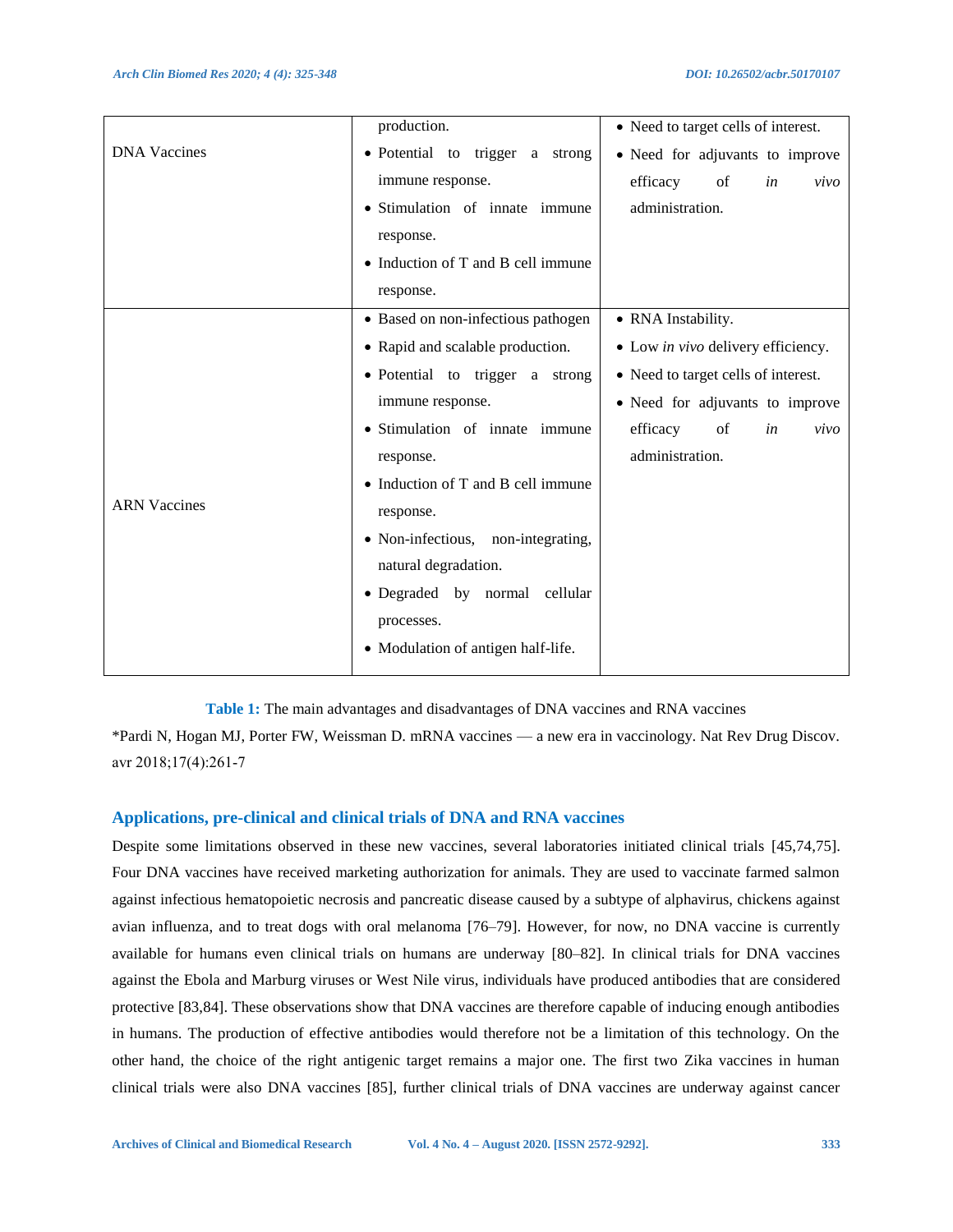[80,86–90]. Plasmid DNA codes for fusion proteins, including cytotoxic tumor T cell epitopes and helper T cell stimulators. A clinical trial against cellular hepatocarcinoma using DNA vaccine is ongoing [53]. The DNA codes for the embryonic antigen  $\alpha$ -fetoprotein, which is over-expressed in 70% of individuals with this cancer. The DNA is vectorized using a nanovector called Nanotaxi, a tetra-functional amphiphilic copolymer consisting of four hydrophobic-hybrophilic polymer blocks centered on an ionizable core. The results of the regulatory safety study demonstrated that the amphiphilic tetra-functional copolymer alone or in combination with DNA is very well tolerated, inducing neither mortality nor toxicity.

For a decade, mRNA was of much less interest to the scientific community because of its instability relative to plasmid DNA. mRNA has a number of immunostimulatory mechanisms that can be useful or harmful to vaccines [27,40]. However, the use of modified nucleosides has solved key problems concerning the stability of mRNA, increased production of the encoded protein and some decrease in innate immunogenicity [68,91–93]. The mRNA is also stable in liquid or lyophilized form [49,50]. As a result, mRNA has begun to generate a lot of interest in vaccine manufacturing and clinical trials have been conducted [49,57,94]. The delivery of mRNA to antigen-presenting cells and lymph nodes at the injection site was made possible by the lipid nanovector CHOLK (cholesterol-kanamycin), derived from a natural sugar [53,95]. It was also shown that activation of specific mRNA hazard signals and immunogen synthesis took place when this vector was used [53,95]. However, the largest number of ongoing clinical trials of mRNA vaccines, particularly for cancer immunotherapy, involve the *ex vivo* transfection of cells with mRNA encoding tumor antigens, followed by re-infusion of the transfected cells to the patient [35,37,39]. Cancer RNA vaccines have been designed to express tumor-associated antigens that stimulate cell-mediated immune responses to eliminate or inhibit cancer cells. Another approach that is currently under development is to move towards personalized immunotherapeutic cancer vaccine products using a library of mRNAs encoding antigens that can be combined to be personalized for an individual. A significant number of cancer trials use mRNA by *ex vivo*  transfection of CDs that are then re-infused into the patient. In addition, a company recently announced in a press release that a clinical trial has been launched for a Chikungunya RNA vaccine where the mRNA codes for a monoclonal antibody [96]. Similarly, it has been shown that an mRNA encoding the light and heavy chains of an HIV antibody and encapsulated in lipid nanoparticles protects mice against intravenous HIV infection [97]. The rabies vaccine using a vaccine with non-adjuvanted RNA has been replaced by a vaccine using mRNA encoding the glycoprotein of the rabies virus. Following an intradermal or intramuscular injection of this rabies mRNA vaccine, effective antibodies have been obtained. However, 78% of those tested had systemic adverse events and 10% had serious but non-life-threatening (grade III) adverse events [35,49]. Nevertheless, the vaccine has been described as generally safe with a reasonable tolerance profile which shows that sometimes there is some margin of acceptance. Self-amplifying RNA vaccines have also been produced, the polyethyleneimine (PEI) formulation of self-amplifying mRNA encoding H1N1/PR8-HA resulted in significantly higher antibody titer and longer lasting antigen expression than the use of unformulated self-amplifying mRNA [32,98]. Chitosan and PEI were also used to provide the selfamplifying mRNA in nanoparticle form 98,99. Other new modified nanoparticles are currently being investigated, such as polyplexes, nanoplex and scaffold release porous polymers [100,101].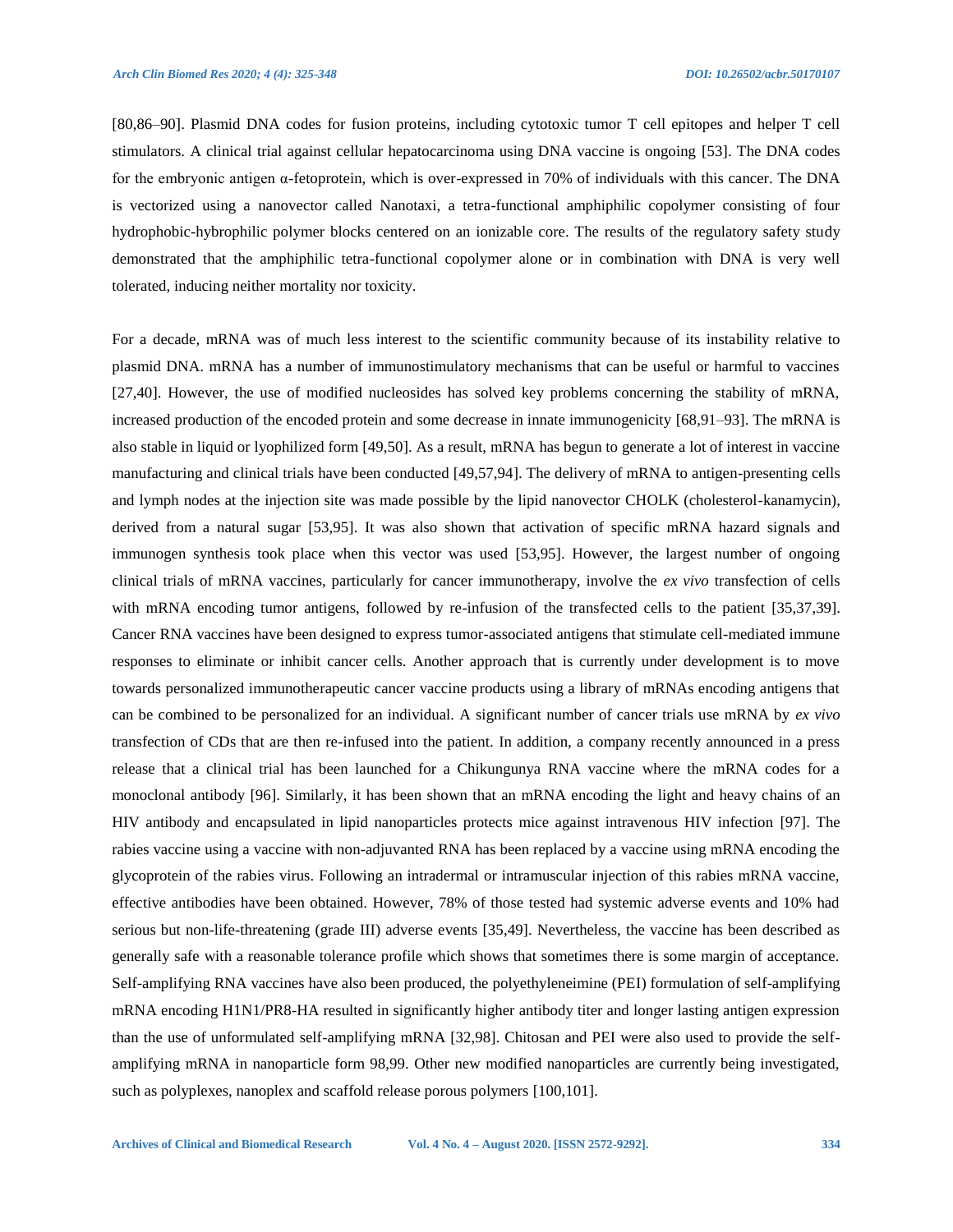Currently, the SARS-CoV-2 coronavirus pandemic, known as Covid-19, which was declared on 16 March 2020 by the World Health Organization, is enabling start-ups that have long been working on DNA or RNA vaccines and companies to use their technology to work for health. On March 27, Sanofi Pasteur announced a collaboration with Translate Bio on an mRNA vaccine against covid-19 [102]. According to the World Health Organization, 80% of cases of Covid-19 contamination are harmless, 14% are serious and 5% are critical, causing severe respiratory problems where the lungs fill with fluids preventing oxygen from reaching the organs. Patients with mild cases recover in one to two weeks, while severe cases take an average of six weeks to recover and 1% of those infected die. The search for a vaccine against Covid-19 is ongoing in many countries. On March 16, 2020, the first phase 1 clinical trials were launched in the United States to develop a vaccine against Covid-19 by the start-up Moderna Therapeutics [103]. Its Covid-19 mRNA vaccine, *mRNA-1273*, was injected into 45 people at the Kaiser Permanente Washington Health Research Institute in Seattle. Modern Therapeutics developed its first vaccine in 63 days illustrating the speed of the technology. They encapsulated the mRNA encoding the Covid-19 surface antigen in lipids to enter the cytoplasm of cells by endocytosis. On April 6, 2020, Inovio Pharmaceuticals announced that the Food and Drug Administration had approved its application to test its DNA vaccine named *INO-4800* against the SARS-CoV-2 coronavirus [104]. To inject DNA into the cells, Inovio Therapeutics uses an electroporation method called Cellectra. At the injection site, needles inserted into the muscle or dermis induce electrical impulses that disrupt the cell membranes and enable the DNA to enter them. However, even with the launches of these first clinical trials, the American authorities have estimated that it will still be a year and a half before a vaccine is available if all goes according to plan.

The numerous applications, preclinical and clinical trials of DNA and RNA vaccines on going show that more and more nucleic acid vaccines have tended to be developed in recent years in contrast to conventional vaccines. This illustrates that, the recent progresses in our understanding in immunology and the new technologies emerging in genetic engineering enable, step by step, to undo the technological locks of nucleic acid vaccines use.

#### **II. Approaches to improve DNA and RNA vaccines**

The number of studies and clinical trials developing and using nucleic acids vaccination demonstrates the interest in this technology. However, the low number of studies leads to a marketing authorization showing that improvements of the technology are necessary. The principle issue is to achieve enough antigen level expression in the immune cells to generate a protective immune response. Improvement of this parameter is crucial to make this technology available and several approaches are developed in this purpose.

#### **Nucleic acid sequence design**

The immunogenicity level induced by nucleic acid vaccination needs to be improved by increasing protein production, abundance and stability. In this purpose, strategies to optimize the plasmid DNA backbone or by modifying rare, low-use codons and promoters must be undertaken.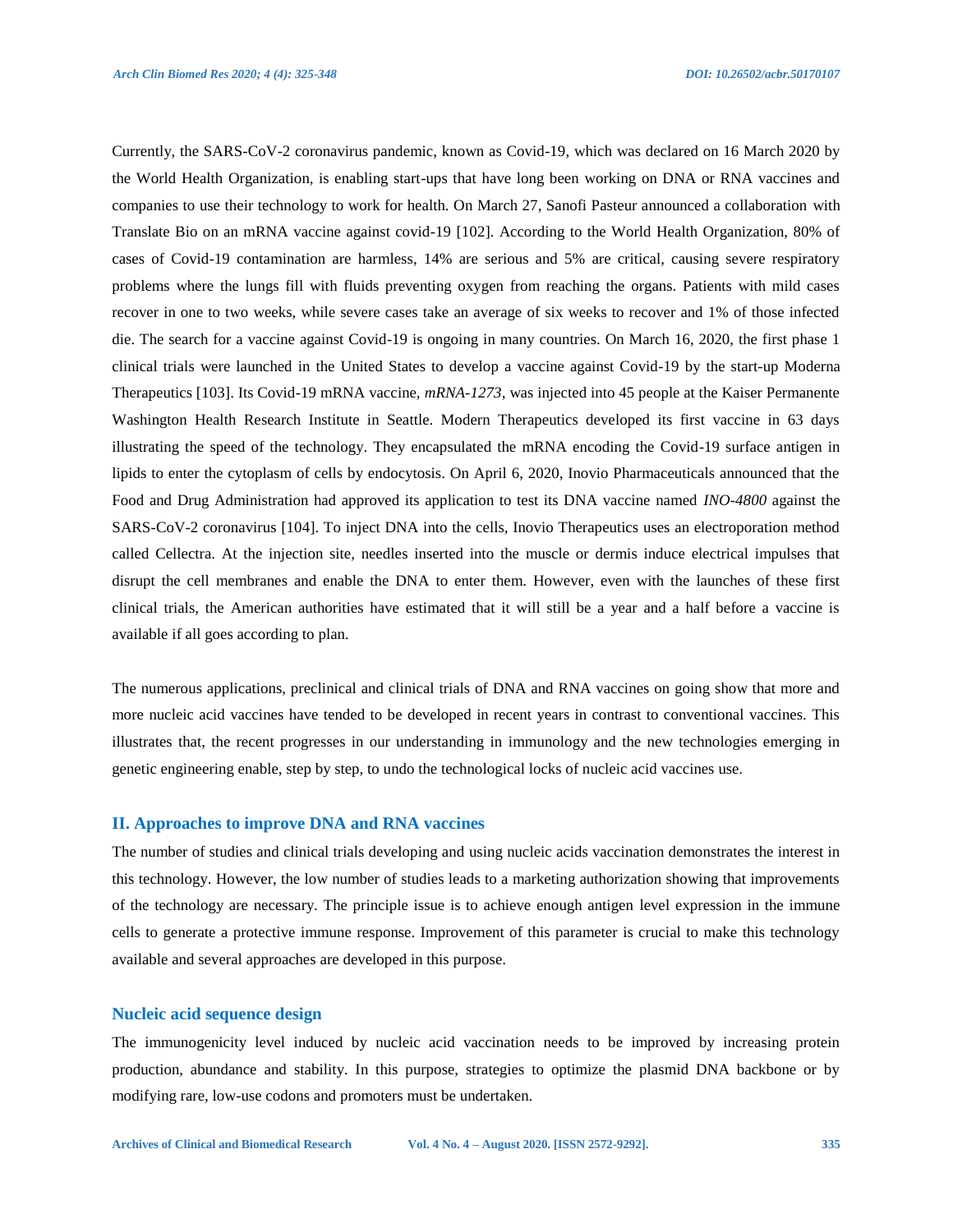Efforts are also being made to increase the potency of mRNA including sequence optimization and the use of modified nucleosides, such as pseudo uridine, 5-methylcytidine, cap-1 structure and optimized codons, which improve translation efficiency. These modified nucleosides avoid recognition by immune sensors and thus prevent degradation of the mRNA before it reaches its site of arrival [19,91,105–108]. However, the observed toxicity of RNA drugs using non-naturally occurring modified nucleotide analogues raises questions about the possible toxic effects of RNA vaccines [109–111]. Different ways to improve the stability of mRNA are underway, such as the use of circular RNA molecules that are more stable and result in a more potent protein production than linear mRNA [112–114]. In addition, mRNA can also be modified at the codon and its guanine and cytosine content, as well as at the poly-A tails [18].

#### **Stimulants use**

To increase the protective power of current nucleic acid vaccines, admiration of enhancers is used such as adjuvants, immunostimulants like cytokines and co-stimulant molecules either as recombinant proteins or encoded by plasmid DNA or mRNA. Different strategies such as prime-boost combinations, usually using plasmid DNA as a primer, followed by a heterologous booster with a viral vector or protein [35]. However, this could also increase the potential for toxicity due to inflammation mechanisms. This booster could have an impact in particular on the potency due to the inflammatory effects of the nucleic acid that would lead to a decrease in its translation [115]. The search for a better balance between inflammation and possible deleterious toxicities is therefore underway by exploiting the adjuvant activity of nucleic acids while limiting or eliminating its toxicity. This would require optimization of nucleoside substitutions, nucleic acid building blocks, immunostimulants in vaccines, delivery devices and specific ways of administration [35].

## **Administration mode**

The route of administration of nucleic acid vaccines is also an important parameter affecting the level of antigen expression and the strength of the immune response. Nucleic acid vaccines are administered by a systemic or local method depending on the desired location of antigen expression. For example, intravenous administration results in rapid digestion of naked mRNA not modified by ribonucleases and stimulation of the innate immune response [116]. However, these detrimental effects can be overcome with appropriate delivery systems and mRNA modifications. For infectious diseases, direct intramuscular (i.m.), intradermal (i.d.) or subcutaneous injection is the main route of nucleic acids vaccines administration, while intraperitoneal (i.p.) and intravenous (i.v.) administration is more used for therapeutic applications. Several studies have shown that i.m. and i.d. injections offer the best levels and duration of effect, with protein production peaking at 4 h and remaining locally 8 to 10 days after injection, depending on the dose [117,118]. However, this may vary between vaccines. In an influenza vaccine assay, intranodal (i.n.) administration of naked mRNA triggered potent CD4 and CD8 T cell immune responses in mice, and repeated i.n. injection of modified mRNA resulted in priming of antigen-specific CD4 and CD8 T cells, whereas subcutaneous,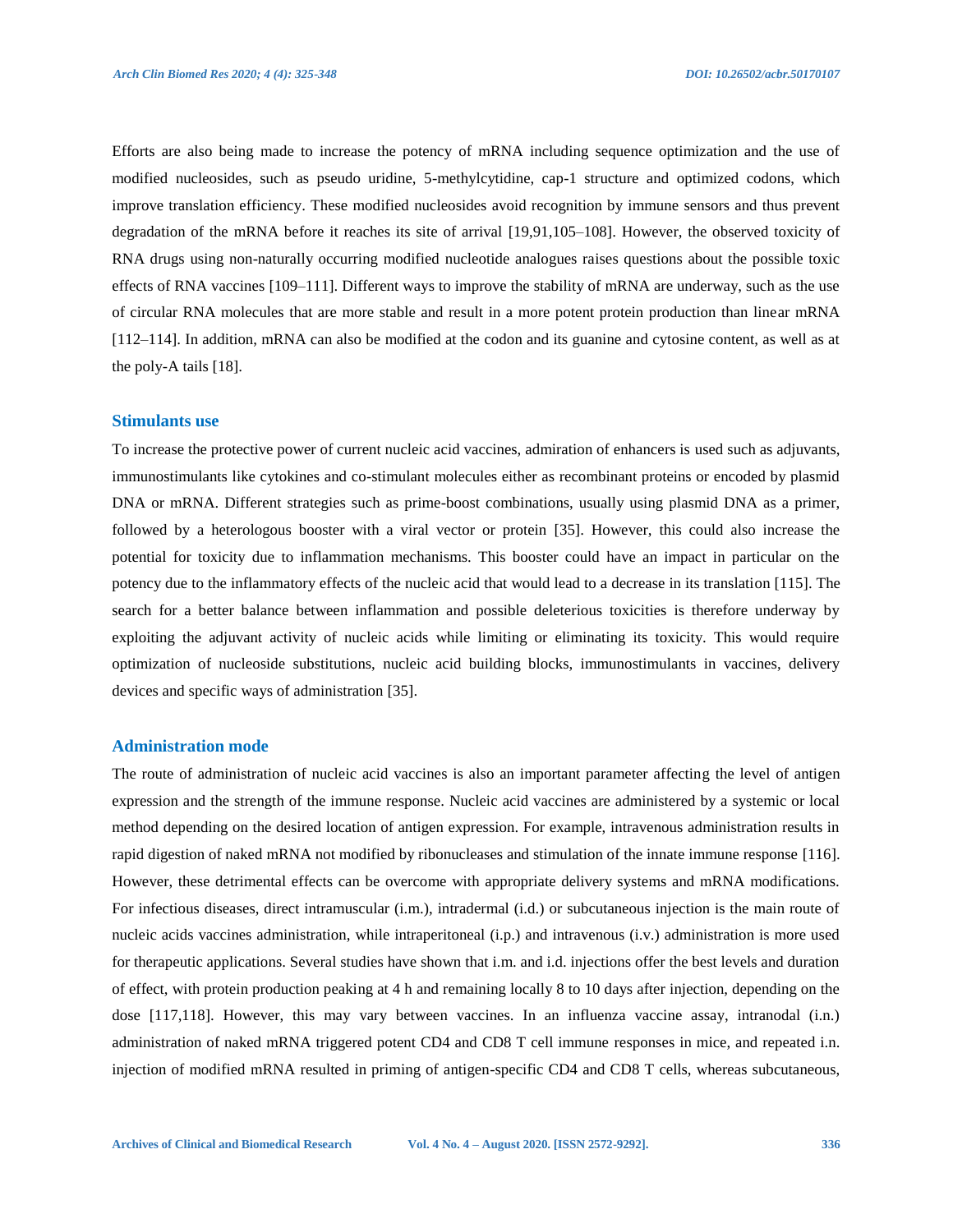i.d. administration did not [119]. Combination with two or more methods of administration has been studied and used in the development of mRNA cancer vaccines [120].

### **Targeting the cells of interest**

Once DNA or RNA is administered in the body, it must enter into specific immune cells to trigger an immune response. The development of strategies that directly target immune cells such as APCs could enable to improve nucleic acid vaccines. An effective approach for DC targeting of mRNA vaccines after systemic administration has recently been described. A complex delivery platform was generated using neutral cationic lipids and auxiliary lipids and mRNA [121]. It was found that the lipid to mRNA ratio, and thus the net particle load, has a profound impact on the biodistribution of the vaccine. While a positively charged lipid particle primarily targeted the lung, a negatively charged particle targeted CDs in secondary lymphoid tissues and bone marrow. The negatively charged particle induced potent immune responses against specific tumors that were associated with impressive tumor reduction in various mouse models. As no toxic effects were observed in mice or non-human primates, trials using this approach are underway to treat patients with melanoma or breast cancer [121]. In addition, certain formulations, such as the administration of a lipoplex mRNA vaccine, have been shown to be specifically absorbed by CDs through micropinocytosis [122]. Finally, for RNA vaccines, cells absorb mRNA by endocytosis, so efforts are being made to design delivery systems that increase the endosomal release of mRNA into the cytoplasm to improve the correct delivery of mRNA [64].

#### **Vector design**

The type of the vector and techniques used to deliver nucleic acids are also critical parameters. Indeed, the vector employed needs to have a good stability *in vivo* and a high efficiency to deliver DNA or RNA molecules into the cells. Until now, most of the vectors used were largely degraded *in vivo*, limiting the quantity of DNA or RNA delivered to the cells and finally, the quantity of antigens expressed. New delivery techniques such as electrolocation are designed to improve the quantity of nucleic acids delivered in the cells *in vivo* [61,62,121,123–126]. Cell penetration peptides, a type of cationic peptide, represent promising tools for the mRNA delivery to intracellular target sites. Encapsulation of mRNA with a cationic liposome or cell penetrating peptide protected the mRNA from degradation by RNase. Protamine, a cationic peptide rich in arginine, can bind to the mRNA and transport it into the cytoplasm [20,73,127]. This molecule has been widely used as a delivery system for cancer vaccines and viral RNA vaccines. Another approach to improve the potency of the vaccine could be to increase the amount of protein produced through a new vector design, protecting the nucleic acids from digestion by the ribonuclease, enabling efficient absorption by the target cells and easy release of the RNA into the cytoplasm without toxic effects. Several approaches have been explored and progress has been made in the design of mRNA delivery vectors [60,61,63,91,98,99,117,121]. However, several of these delivery vectors have demonstrated *in vivo* toxicity, which may limit their use in humans [128]. Self-amplifying RNA vaccines with lipid nanoparticles as the delivery vector induce a potent cellular and humoral immune response through different routes of administration [97]. Although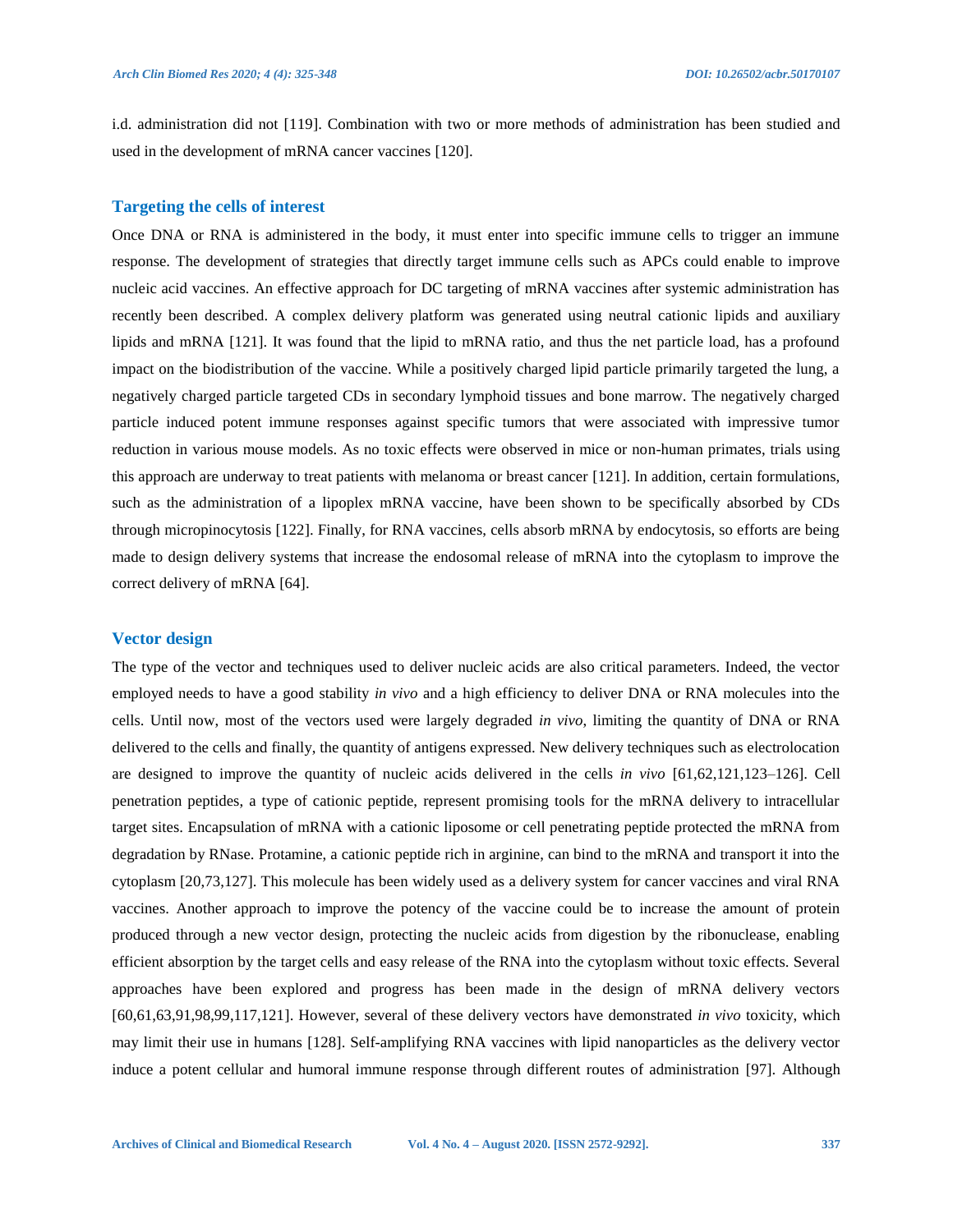progress has been made in the development of delivery tools, further efforts in understanding the mechanism of action may be required.

The use of viral vectors could be a relevant option to design stable vectors *in vivo* [129,130]. Indeed, this class of vector is naturally protected from the degradation as a wild type virus thanks to its capsid or envelope. Furthermore, this class of vectors shows a high efficiency to deliver nucleic acids in cells without adding adjuvants which could induce toxicity. In addition, some of viral vectors have a high flexibility of design enabling to add specific envelopes targeting immune cells such as DCs [131]. Despite all these advantages, until now, they have been scarcely used in vaccination because their level of biosafety was low and hardly compatible with this field of application. The principal issue about the use of vectors derived from lentivirus is to avoid the potential genotoxic effects due to the integration of their genomes into cell [132–138]. To answer this challenge, new versions of lentiviral vectors were designed to be non-integrating [139–141].

This type of vector shows a better level of biosafety than the integrating version and has been successfully tested in several models of DNA vaccination142. Nevertheless, several studies have shown that a small fraction of NILVs can be integrated into the genome of transduced cells, between 0.1% and 1% [143], including within vaccination context with primate models [144]. Although these integration events could generate genotoxic effects, they are not deemed an impediment to using NILVs in vaccination [144]. However, this risk must be taken into consideration when vaccines and therapeutic strategies based on NILVs are designed, limiting the scope of application.

Recently, a new version of lentiviral vectors (LVs) has shown a higher level of biosafety than that of NILVs. This type of vector contains a mutation of the reverse transcriptase which is the protein that converts the lentiviral genome from RNA to DNA. Therefore, this version of LV is unable to conduct this step of conversion. After transduction, the genome of the vector remains in RNA form and is taken in charge by the cells as an mRNA to be translated into protein [145]. Furthermore, it has been demonstrated that the mutation entirely abolishes the activity of the reverse transcriptase and no event of pseudotranfection has been observed, demonstrating that this version of LV is fully unable to deliver DNA. This new version of LVs could be used in vaccination, opening new avenues in this field thanks to its high stability, high level of transduction, flexibility of design and biosafety.

#### **Conclusion**

Vaccination is one of the major advances in human health. The principle consists of stimulating the immune system by injecting an antigen in order to obtain a specific response. The antigen injected is often of viral or bacterial origin and should induce protective immunity and immune memory. Vaccination can either be preventive or therapeutic. Since its creation in the 18th century, it has made it possible to eradicate smallpox globally and the World Health Organization has announced the eradication of other pathogens, notably polio in 2003. In addition, in France, since 1 January 2018, 11 vaccines have become compulsory.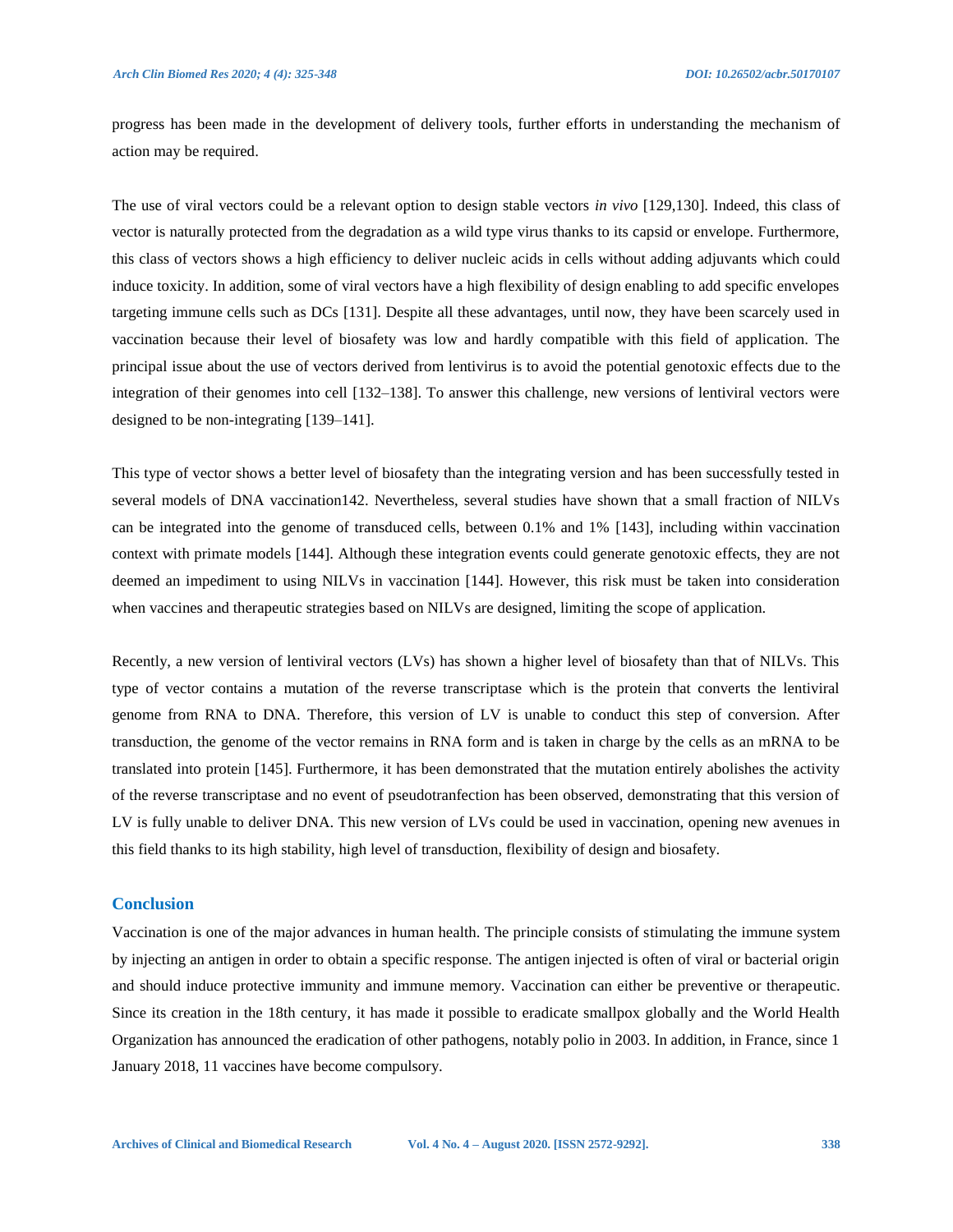Over the last few years, a set of so-called "classic vaccines" have been developed. The different types of vaccines vary according to their composition. They can be composed of an entire bacterium or virus, attenuated or inactivated, or only a protein. Recombinant antigens can also be obtained by genetic engineering. These conventional vaccines have facilitated vast improvements in the sphere of human health. However, they show several limitations in terms of quality, safety, production, or scope of disease. A new class of vaccine named nucleic acid vaccine could overcome these limits. They are based on the use of cDNA (coding DNA) or mRNA (messenger RNA) molecules, carrying the coding part of an antigen. Administration of a nucleic acid vaccine results in an endogenous generation of pathogen proteins with native conformation, glycosylation profiles, and other posttranslational modifications that mimic antigen produced during natural viral infection, offering several advantages over conventional vaccines. The principle of this type of vaccination has long been recognized but is impeded by the low level of nucleic acids entering in the cells, not enabling to generate a high quantity of antigens, consequently the immune response induced is weak. Consequently, during a long time, very few studies have validated a vaccine for animals or humans due to several biological barriers limiting the quantity of DNA or RNA entering the immune cells. Until now, the vectors used for *in vivo*.

administrations were synthetic. This type of vector shows a high level of biosafety; however, they do not confer a high level of protection against *in vivo* degradation after injection, their efficiency of transfection is limited, and it is difficult to combine them with a system targeting specific cell populations. On the contrary, the vectors derived from the virus confer a high level of nucleic acids protection, they can very efficiently transduce cells *in vivo* and can be combined with a system that targets specific cell populations. Nevertheless, these vectors' level of biosafety is low and have so far not been compatible for vaccination applications. The recent advances in genetic engineering enable the design of new generations of DNA or RNA vectors combining the biosafety level of synthetic vectors with the high efficiency and design flexibility of viral vectors. These new generations of vectors promise a potential breakthrough, permitting the extension of the nucleic acid vaccines scope in animal health and making their use in human health possible. More than twenty years after this approach was first described, encouraging results have finally been reported. For example, in human clinical trials, even if the immune system's response was lower than expected, compared to those observed in animal model, the results showed good tolerance and activation of antigenspecific T and B cell immune responses.

In addition, RNA vaccines that have historically been more difficult to design due to molecule stability issues but are more promising than DNA in terms of biosafety, have also shown promising results in recent times. Several preclinical and clinical trials have shown that RNA vaccines provide, among other things, a safe and durable immune response in animal and human models.

Recently, a new proof of the nucleic acid vaccines development speeding is about the SARS-CoV-2 coronavirus pandemic. Indeed, the first two vaccines developed and tested in humans are nucleic acid vaccines and not conventional vaccines, illustrating its rapid design and its good level of biosafety. The first vaccine to be licensed for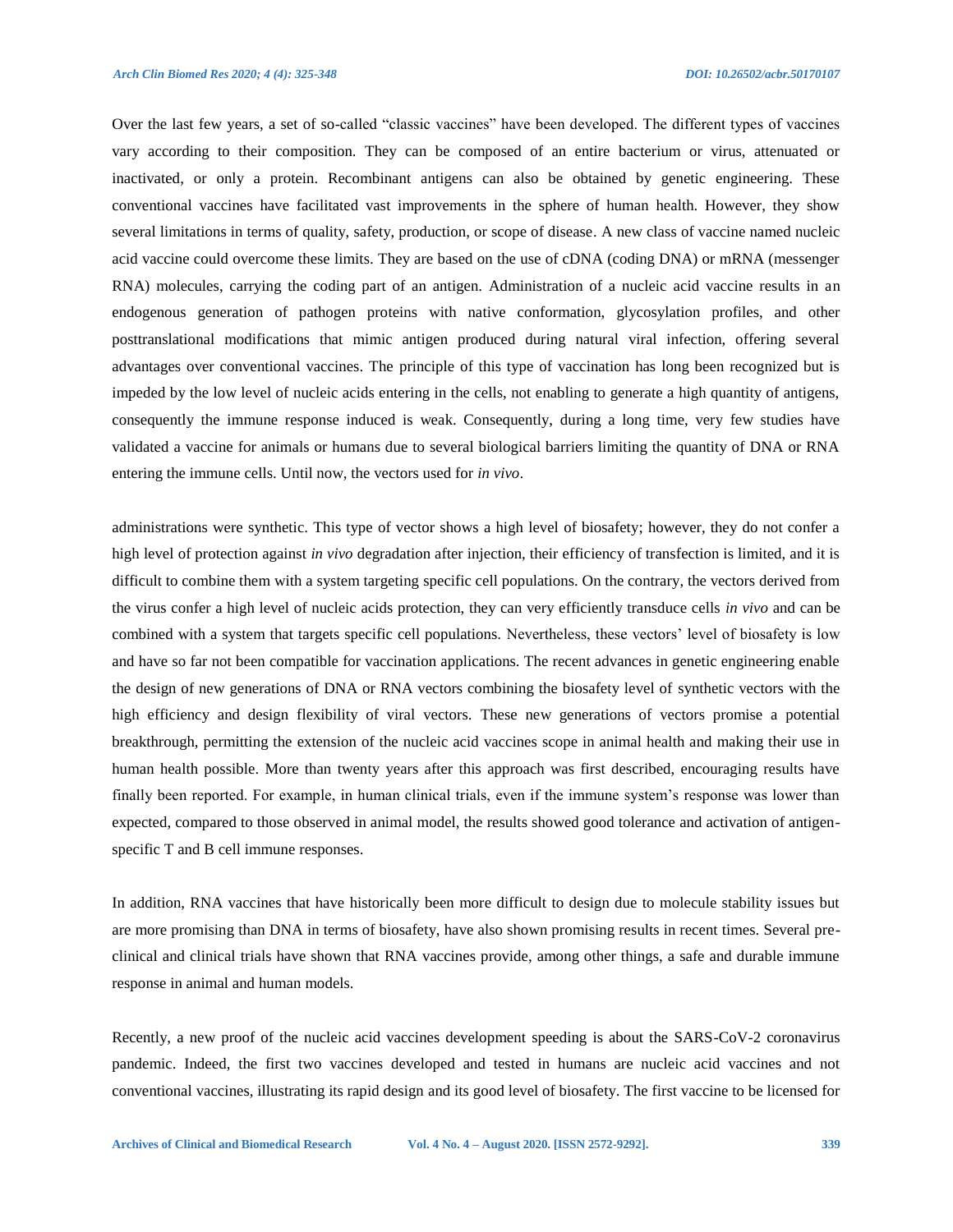a clinical trial against Covid-19 is an mRNA-1273 RNA vaccine and was developed in just 63 days. Soon after, another clinical trial started, based on INO-4800 DNA vaccine.

For a long time, vaccinations based on nucleic acids has been imagined and described. However, our limited knowhow in immunology and genetic engineering prevented us from uncovering its potential. Recent advancements in these areas are game-changing. The increase in the number of clinical trials in a short period of time clearly shows that nucleic acid vaccines are becoming available for more and more diseases. Furthermore, the fields of application for this type of vaccine may extend beyond prophylactically areas to other therapeutically areas such as cancer therapies.

## **References**

- 1. Jenner E. Dr. Jenner, on the Vaccine Inoculation. The Medical and Physical Journal 3 (1800): 502.
- 2. Jenner E. History of the Inoculation of the Cow-Pox: Further Observations on the Variolæ Vaccinæ, or Cow-Pox. The Medical and Physical Journal 1 (1799): 313.
- 3. Plotkin SA, Plotkin SL. The development of vaccines: how the past led to the future. Nature Reviews Microbiology 9 (2011): 889-893.
- 4. Moser M, Leo O. Key concepts in immunology. Vaccine 28 (2010): C2-C13.
- 5. Pulendran B, Ahmed R. Immunological mechanisms of vaccination. Nature Immunology 12 (2011): 509.
- 6. Hoebe K, Janssen E, Beutler B. The interface between Innate and Adaptive Immunity. Nature Immunology 5 (2004): 971-974.
- 7. Plotkin SA. Vaccines: the fourth century. Clinical and Vaccine Immunology 16 (2009): 1709-1719.
- 8. Ehrenfeld E, Modlin J, Chumakov K. Future of polio vaccines. Expert Review of Vaccines 8 (2009): 899- 905.
- 9. Qiu X, Wong G, Audet J, et al. Reversion of advanced Ebola virus disease in nonhuman primates with ZMapp. Nature 514 (2014): 47-53.
- 10. Rappuoli R, Black S, Bloom DE. Vaccines and global health: In search of a sustainable model for vaccine development and delivery. Science Translational Medicine 11 (2019): eaaw2888.
- 11. Bertholet S, Ireton GC, Ordway DJ, et al. A defined tuberculosis vaccine candidate boosts BCG and protects against multidrug-resistant Mycobacterium Tuberculosis. Science translational medicine 2 (2010): 53ra74.
- 12. Awasthi S, Hook LM, Pardi N, et al. Nucleoside-modified mRNA encoding HSV-2 glycoproteins C, D, and E prevents clinical and subclinical genital herpes. Science Immunology 4 (2019): eaaw7083.
- 13. Bart SA, Hohenboken M, Della Cioppa G, et al. A cell culture–derived MF59-adjuvanted pandemic A/H7N9 vaccine is immunogenic in adults. Science Translational Medicine 6 (2014): 234ra55.
- 14. Reverse Vaccinology an overview | ScienceDirect Topics. [https://www.sciencedirect.com/topics/immunology-and-microbiology/reverse-vaccinology.](https://www.sciencedirect.com/topics/immunology-and-microbiology/reverse-vaccinology)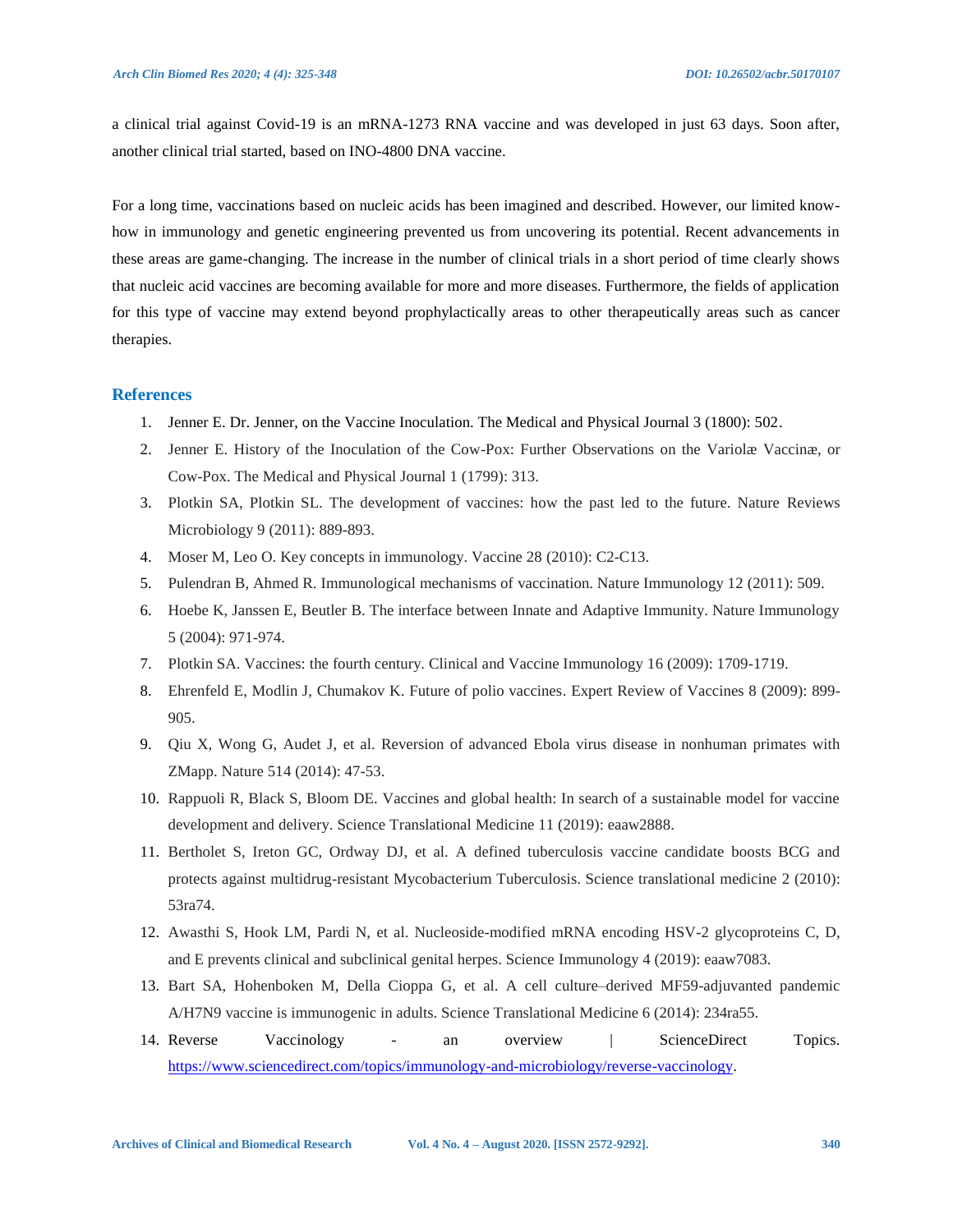- 15. Tang DC, DeVit M, Johnston SA. Genetic immunization is a simple method for eliciting an immune response. Nature 356 (1992): 152-154.
- 16. Liu MA. DNA vaccines: an historical perspective and view to the future. Immunological Reviews 239 (2011): 62-84.
- 17. Weissman D. mRNA transcript therapy. Expert Review of Vaccines 1 (2015) Feb: 265-281.
- 18. Sahin U, Karikó K, Türeci Ö. mRNA-based therapeutics—developing a new class of drugs. Nature Reviews Drug Discovery 13 (2014): 759-780.
- 19. Pardi N, Muramatsu H, Weissman D, et al. In vitro transcription of long RNA containing modified nucleosides. InSynthetic Messenger RNA and Cell Metabolism Modulation (2013): pp. 29-42.
- 20. Petsch B, Schnee M, Vogel AB, et al. Protective efficacy of in vitro synthesized, specific mRNA vaccines against influenza A virus infection. Nature Biotechnology 30 (2012): 1210-1216.
- 21. Pardi N, Hogan MJ, Pelc RS, et al. Zika virus protection by a single low-dose nucleoside-modified mRNA vaccination. Nature 543 (2017): 248-251.
- 22. Benteyn D, Heirman C, Bonehill A, et al. mRNA-based dendritic cell vaccines. Expert Review of Vaccines 14 (2015): 161-176.
- 23. Middaugh CR, Evans RK, Montgomery DL, et al. Analysis of plasmid DNA from a pharmaceutical perspective. Journal of Pharmaceutical Sciences 87 (1998): 130-146.
- 24. Houseley J, Tollervey D. The many pathways of RNA degradation. Cell 136 (2009): 763-776.
- 25. Syrengelas AD, Chen TT, Levy R. DNA immunization induces protective immunity against B–cell lymphoma. Nature Medicine 2 (1996): 1038-1041.
- 26. Geall AJ, Verma A, Otten GR, et al. Nonviral delivery of self-amplifying RNA vaccines. Proceedings of the National Academy of Sciences 109 (2012): 14604-14609.
- 27. Brito LA, Chan M, Shaw CA, et al. A cationic nanoemulsion for the delivery of next-generation RNA vaccines. Molecular Therapy 22 (2014): 2118-2129.
- 28. Deering RP, Kommareddy S, Ulmer JB, et al. Nucleic acid vaccines: prospects for non-viral delivery of mRNA vaccines. Expert Opinion on Drug Delivery 11 (2014): 885-899.
- 29. Tews BA, Meyers G. Self-replicating RNA. InRNA Vaccines (2017): pp. 15-35.
- 30. Lundstrom K. Replicon RNA viral vectors as vaccines. Vaccines 4 (2016): 39.
- 31. Ljungberg K, Liljeström P. Self-replicating alphavirus RNA vaccines. Expert Review of Vaccines 14 (2015): 177-194.
- 32. Vogel AB, Lambert L, Kinnear E, et al. Self-amplifying RNA vaccines give equivalent protection against influenza to mRNA vaccines but at much lower doses. Molecular Therapy 26 (2018): 446-455.
- 33. Reautschnig P, Vogel P, Stafforst T. The notorious RNA in the spotlight-drug or target for the treatment of disease. RNA Biology 14 (2017): 651-668.
- 34. Rauch S, Jasny E, Schmidt KE, et al. New vaccine technologies to combat outbreak situations. Frontiers in Immunology 9 (2018): 1963.
- 35. Liu MA. A comparison of plasmid DNA and mrna as vaccine technologies. Vaccines 7 (2019): 37.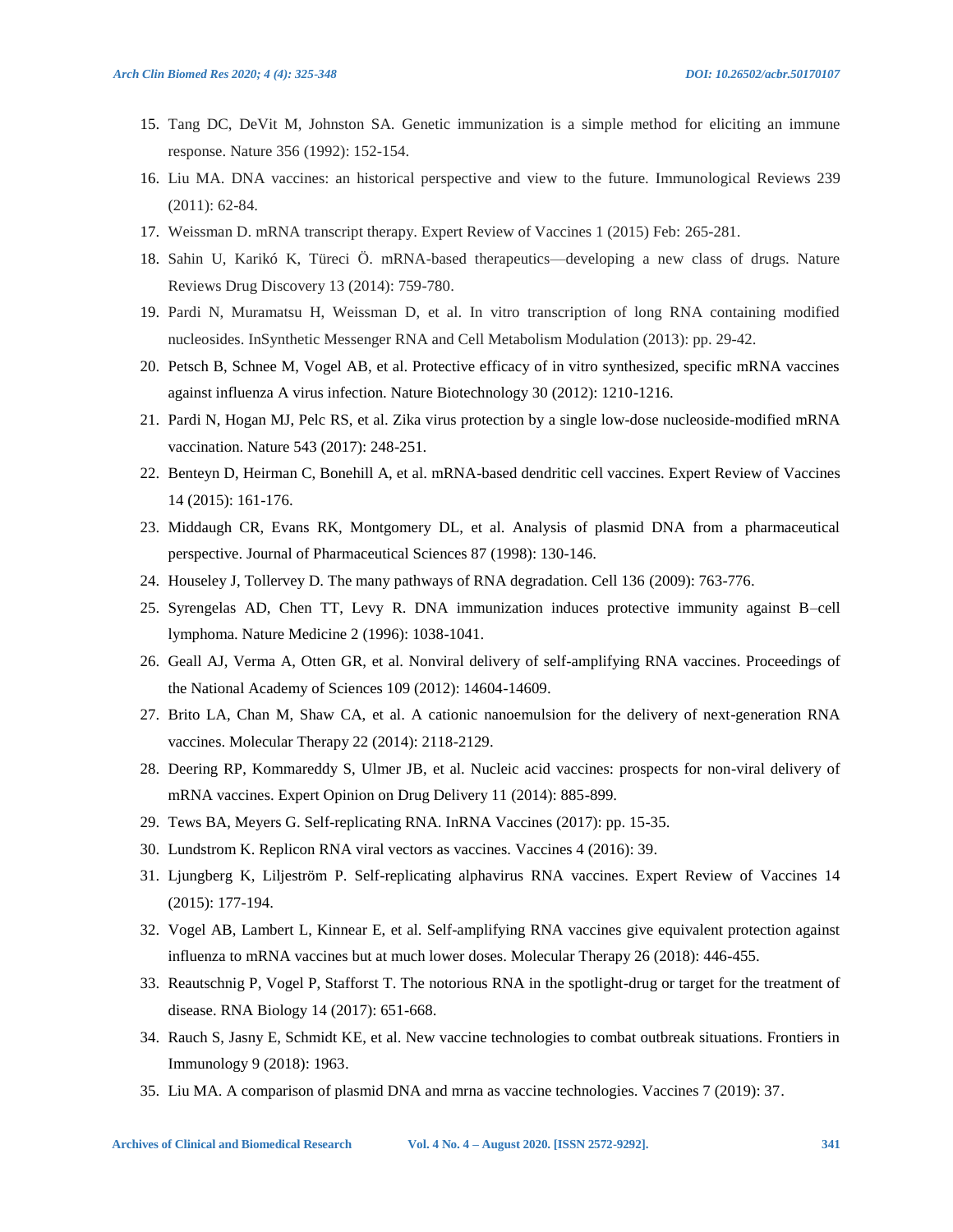- 36. Wolff JA, Malone RW, Williams P, et al. Direct gene transfer into mouse muscle in vivo. Science 247 (1990): 1465-1468.
- 37. Hajj KA, Whitehead KA. Tools for translation: non-viral materials for therapeutic mRNA delivery. Nature Reviews Materials 2 (2017): 1-7.
- 38. Campbell JD. Development of the CpG adjuvant 1018: a case study. InVaccine Adjuvants (2017): pp. 15- 27.
- 39. Pardi N, Hogan MJ, Porter FW, et al. mRNA vaccines—a new era in vaccinology. Nature Reviews Drug Discovery 17 (2018): 261.
- 40. Chen N, Xia P, Li S, et al. RNA sensors of the innate immune system and their detection of pathogens. IUBMB life 69 (2017): 297-304.
- 41. Edwards DK, Jasny E, Yoon H, et al. Adjuvant effects of a sequence-engineered mRNA vaccine: translational profiling demonstrates similar human and murine innate response. Journal of Translational Medicine 15 (2017): 1-8.
- 42. Deck RR, DeWitt CM, Donnelly JJ, et al. Characterization of humoral immune responses induced by an influenza hemagglutinin DNA vaccine. Vaccine 15 (1997): 71-78.
- 43. Tang DC, DeVit M, Johnston SA. Genetic immunization is a simple method for eliciting an immune response. Nature 356 (1992): 152-154.
- 44. Allen A, Wang C, Caproni LJ, et al. Linear doggybone DNA vaccine induces similar immunological responses to conventional plasmid DNA independently of immune recognition by TLR9 in a pre-clinical model. Cancer Immunology, Immunotherapy 67 (2018): 627-638.
- 45. Gottlieb P, Utz PJ, Robinson W, et al. Clinical optimization of antigen specific modulation of type 1 diabetes with the plasmid DNA platform. Clinical Immunology 149 (2013): 297-306.
- 46. Pollard C, Rejman J, De Haes W, et al. Type I IFN counteracts the induction of antigen-specific immune responses by lipid-based delivery of mRNA vaccines. Molecular Therapy 21 (2013): 251-259.
- 47. Coban C, Kobiyama K, Aoshi T, et al. Novel strategies to improve DNA vaccine immunogenicity. Current Gene Therapy 11 (2011): 479-484.
- 48. Jones KL, Drane D, Gowans EJ. Long-term storage of DNA-free RNA for use in vaccine studies. Biotechniques 43 (2007): 675-681.
- 49. Alberer M, Gnad-Vogt U, Hong HS, et al. Safety and immunogenicity of a mRNA rabies vaccine in healthy adults: an open-label, non-randomised, prospective, first-in-human phase 1 clinical trial. The Lancet 390 (2017): 1511-1520.
- 50. Stitz L, Vogel A, Schnee M, et al. A thermostable messenger RNA based vaccine against rabies. PLoS Neglected Tropical Diseases 11 (2017): e0006108.
- 51. Coban C, Kobiyama K, Jounai N, et al. DNA vaccines: a simple DNA sensing matter?. Human Vaccines & Immunotherapeutics 9 (2013): 2216-2221.
- 52. Zhang C, Maruggi G, Shan H, et al. Advances in mRNA vaccines for infectious diseases. Frontiers in Immunology 10 (2019): 594.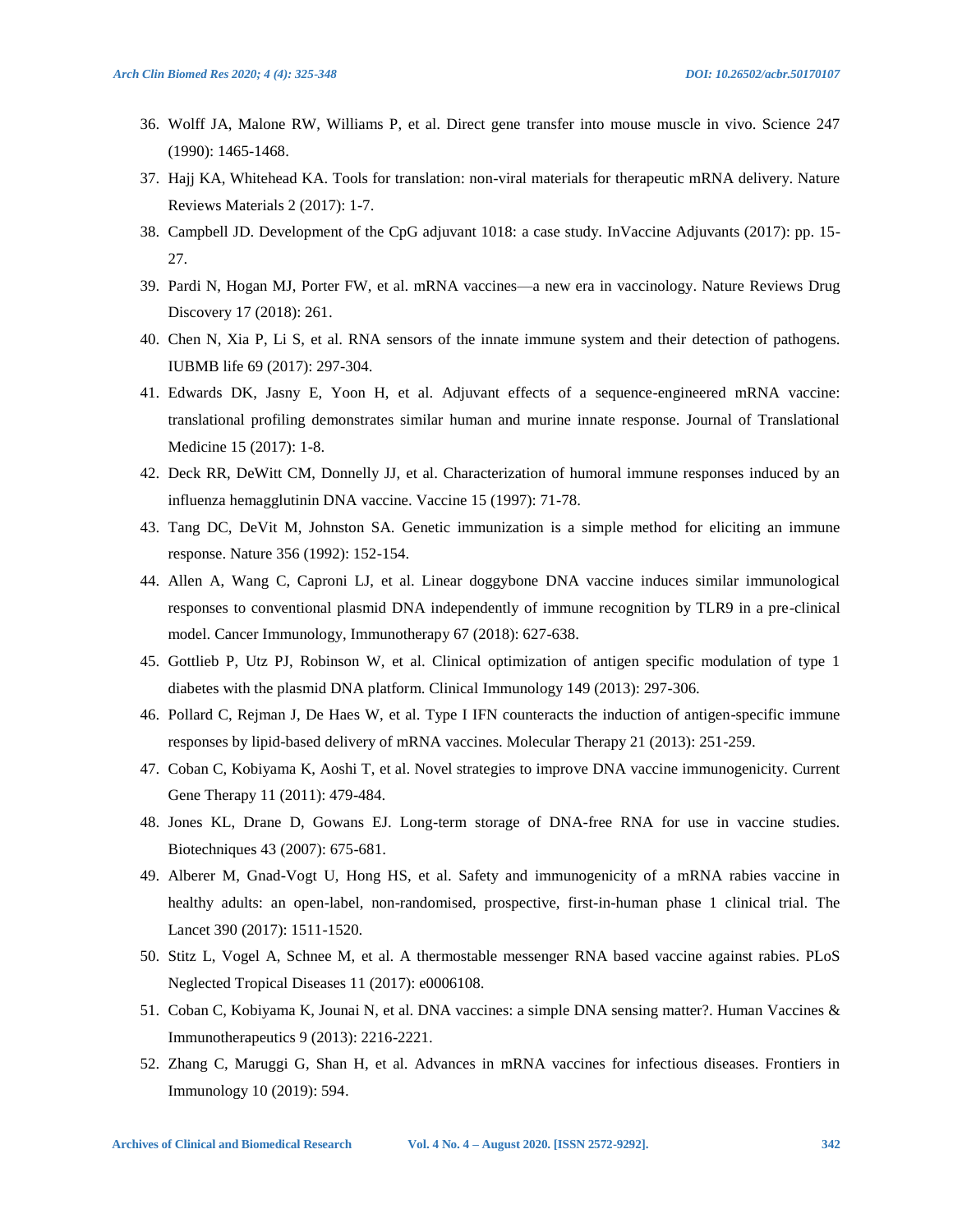- 53. Pitard B. Nanotaxi® pour les vaccins ARN et ADN. Médecine/Sciences 35 (2019): 749-752.
- 54. Wu J, Chen ZJ. Innate immune sensing and signaling of cytosolic nucleic acids. Annual Review of Immunology 32 (2014): 461-488.
- 55. Ledwith BJ, Manam S, Troilo PJ, et al. Plasmid DNA vaccines: investigation of integration into host cellular DNA following intramuscular injection in mice. Intervirology 43 (2000): 258-272.
- 56. Ulmer JB, Donnelly JJ, Parker SE, et al. Heterologous protection against influenza by injection of DNA encoding a viral protein. Science 259 (1993): 1745-1749.
- 57. Bahl K, Senn JJ, Yuzhakov O, et al. Preclinical and clinical demonstration of immunogenicity by mRNA vaccines against H10N8 and H7N9 influenza viruses. Molecular Therapy 25 (2017): 1316-1327.
- 58. Buchbinder SP, Mehrotra DV, Duerr A, et al. Efficacy assessment of a cell-mediated immunity HIV-1 vaccine (the Step Study): a double-blind, randomised, placebo-controlled, test-of-concept trial. The Lancet 372 (2008): 1881-1893.
- 59. Mir LM, Bureau MF, Gehl J, et al. High-efficiency gene transfer into skeletal muscle mediated by electric pulses. Proceedings of the National Academy of Sciences 96 (1999): 4262-4267.
- 60. Kauffman KJ, Webber MJ, Anderson DG. Materials for non-viral intracellular delivery of messenger RNA therapeutics. Journal of Controlled Release 240 (2016): 227-234.
- 61. Guan S, Rosenecker J. Nanotechnologies in delivery of mRNA therapeutics using nonviral vector-based delivery systems. Gene therapy 24 (2017): 133-143.
- 62. Suschak JJ, Williams JA, Schmaljohn CS. Advancements in DNA vaccine vectors, non-mechanical delivery methods, and molecular adjuvants to increase immunogenicity. Human Vaccines & Immunotherapeutics 13 (2017): 2837-2848.
- 63. Thess A, Grund S, Mui BL, et al. Sequence-engineered mRNA without chemical nucleoside modifications enables an effective protein therapy in large animals. Molecular Therapy 23 (2015): 1456-1464.
- 64. Kaczmarek JC, Kowalski PS, Anderson DG. Advances in the delivery of RNA therapeutics: from concept to clinical reality. Genome Medicine 9 (2017): 60.
- 65. Goubau D, Schlee M, Deddouche S, et al. Antiviral immunity via RIG-I-mediated recognition of RNA bearing 5′-diphosphates. Nature 514 (2014): 372-375.
- 66. Alexopoulou L, Holt AC, Medzhitov R, et al. Recognition of double-stranded RNA and activation of NFκB by Toll-like receptor 3. Nature 413 (2001): 732-738.
- 67. Kawai T, Akira S. Signaling to NF-κB by Toll-like receptors. Trends in Molecular Medicine 13 (2007): 460-469.
- 68. Kariko K, Muramatsu H, Ludwig J, et al. Generating the optimal mRNA for therapy: HPLC purification eliminates immune activation and improves translation of nucleoside-modified, protein-encoding mRNA. Nucleic Acids Research 39 (2011): e142.
- 69. Pascolo S. Vaccination with messenger RNA. InDNA Vaccines (2006): pp. 23-40.
- 70. Weissman D, Pardi N, Muramatsu H, et al. HPLC purification of in vitro transcribed long RNA. InSynthetic Messenger RNA and Cell Metabolism Modulation (2013): pp. 43-54.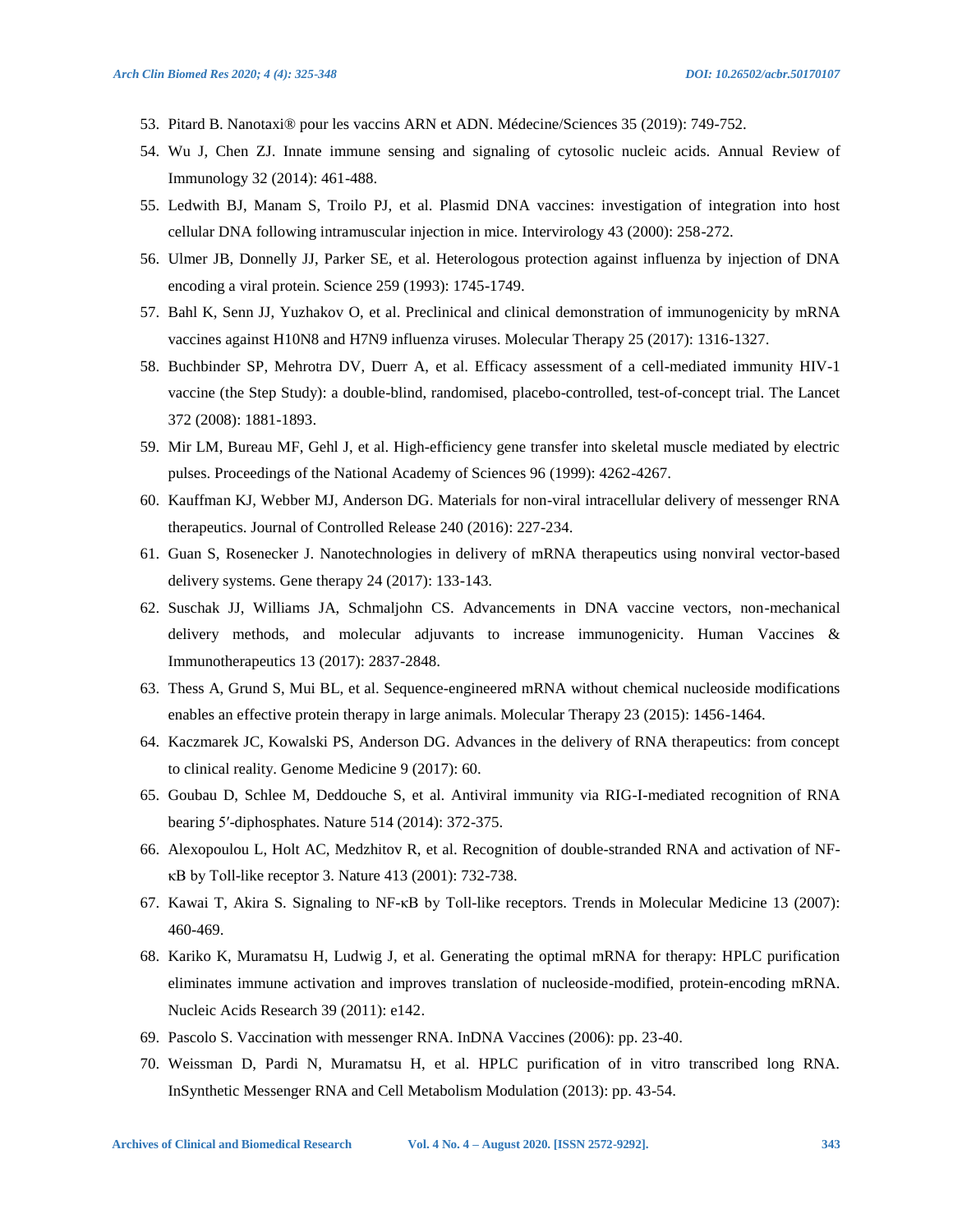- 71. Van Lint S, Goyvaerts C, Maenhout S, et al. Preclinical evaluation of TriMix and antigen mRNA-based antitumor therapy. Cancer Research 72 (2012): 1661-1671.
- 72. Van Lint S, Renmans D, Broos K, et al. Intratumoral delivery of TriMix mRNA results in T-cell activation by cross-presenting dendritic cells. Cancer Immunology Research 4 (2016): 146-156.
- 73. Kallen KJ, Heidenreich R, Schnee M, et al. A novel, disruptive vaccination technology: self-adjuvanted RNActive® vaccines. Human Vaccines & Immunotherapeutics 9 (2013): 2263-2276.
- 74. Doener F, Hong HS, Meyer I, et al. RNA-based adjuvant CV8102 enhances the immunogenicity of a licensed rabies vaccine in a first-in-human trial. Vaccine 37 (2019): 1819-1826.
- 75. Garren H, Robinson WH, Krasulová E, et al. Phase 2 trial of a DNA vaccine encoding myelin basic protein for multiple sclerosis. Annals of Neurology 63 (2008): 611-620.
- 76. Cany J, Barteau B, Tran L, et al. AFP-specific immunotherapy impairs growth of autochthonous hepatocellular carcinoma in mice. Journal of Hepatology 54 (2011): 115-121.
- 77. Beilvert F, Tissot A, Langelot M, et al. DNA/amphiphilic block copolymer nanospheres reduce asthmatic response in a mouse model of allergic asthma. Human Gene Therapy 23 (2012): 597-608.
- 78. Cambien B, Richard-Fiardo P, Karimdjee BF, et al. CCL5 neutralization restricts cancer growth and potentiates the targeting of PDGFR $\beta$  in colorectal carcinoma. PloS One 6 (2011): e28842.
- 79. Le Moigne V, Rottman M, Goulard C, et al. Bacterial phospholipases C as vaccine candidate antigens against cystic fibrosis respiratory pathogens: the Mycobacterium Abscessus Model. Vaccine. 33 (2015): 2118-2124.
- 80. Aggarwal C, Cohen RB, Morrow MP, et al. Immunotherapy targeting HPV16/18 generates potent immune responses in HPV-associated head and neck cancer. Clinical Cancer Research 25 (2019): 110-124.
- 81. Geall AJ, Mandl CW, Ulmer JB. RNA: the new revolution in nucleic acid vaccines. InSeminars in Immunology 25 (2013): 152-159.
- 82. Faurez F, Dory D, Le Moigne V, et al. Biosafety of DNA vaccines: New generation of DNA vectors and current knowledge on the fate of plasmids after injection. Vaccine. 28 (2010): 3888-3895.
- 83. Sarwar UN, Costner P, Enama ME, et al. Safety and immunogenicity of DNA vaccines encoding Ebolavirus and Marburgvirus wild-type glycoproteins in a phase I clinical trial. The Journal of Infectious Diseases. 211 (2015): 549-557.
- 84. Martin JE, Pierson TC, Hubka S, et al. A West Nile virus DNA vaccine induces neutralizing antibody in healthy adults during a phase 1 clinical trial. Journal of Infectious Diseases. 196 (2007): 1732-1740.
- 85. Gaudinski MR, Houser KV, Morabito KM, et al. Safety, tolerability, and immunogenicity of two Zika virus DNA vaccine candidates in healthy adults: randomised, open-label, phase 1 clinical trials. The Lancet. 391 (2018): 552-562.
- 86. Gaudinski MR, Houser KV, Morabito KM, et al. Safety, tolerability, and immunogenicity of two Zika virus DNA vaccine candidates in healthy adults: randomised, open-label, phase 1 clinical trials. The Lancet 391 (2018): 552-562.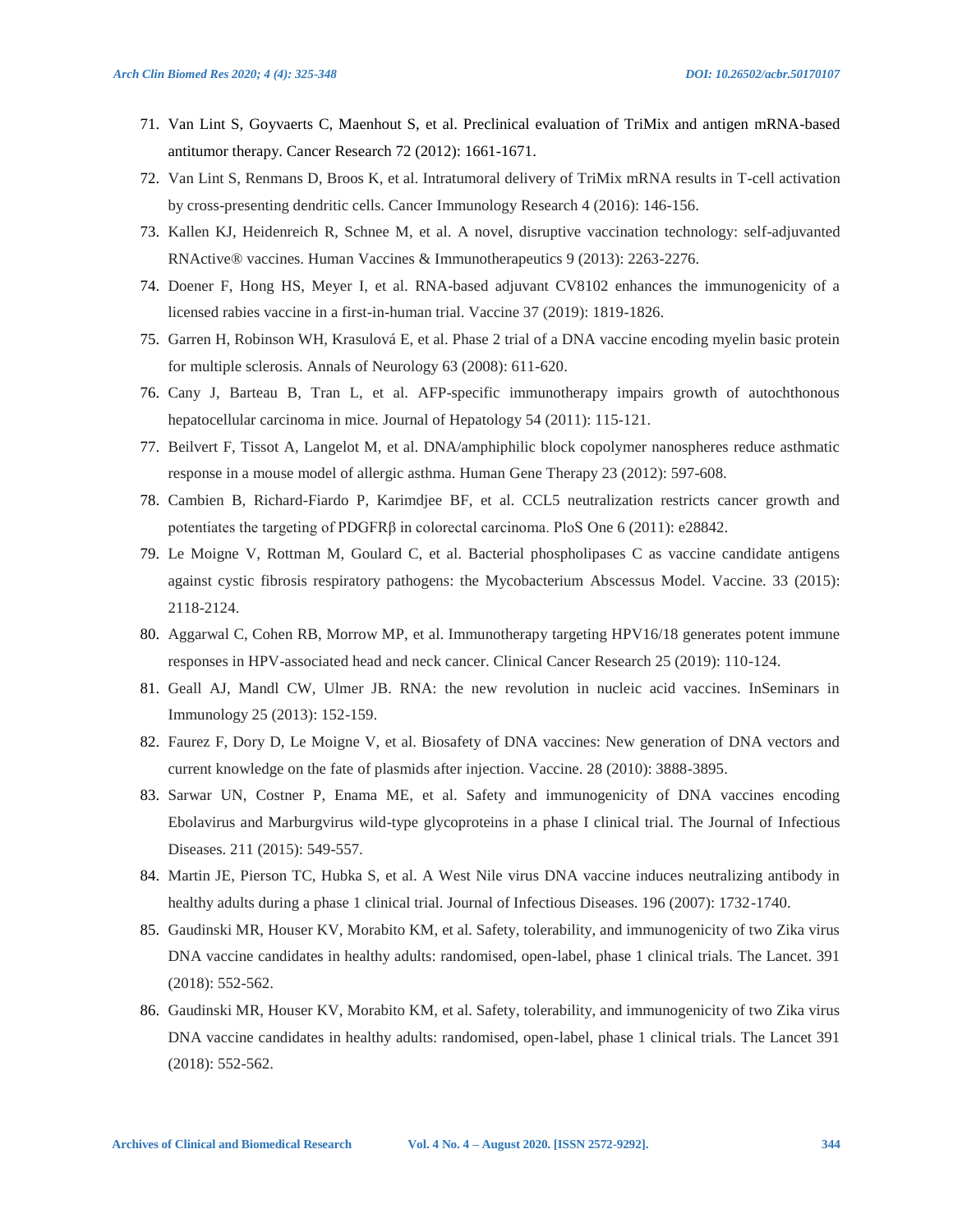- 87. Trimble CL, Morrow MP, Kraynyak KA, et al. Safety, efficacy, and immunogenicity of VGX-3100, a therapeutic synthetic DNA vaccine targeting human papillomavirus 16 and 18 E6 and E7 proteins for cervical intraepithelial neoplasia 2/3: a randomised, double-blind, placebo-controlled phase 2b trial. The Lancet 386 (2015): 2078-2088.
- 88. Chudley L, McCann K, Mander A, et al. DNA fusion-gene vaccination in patients with prostate cancer induces high-frequency CD8+ T-cell responses and increases PSA doubling time. Cancer Immunology, Immunotherapy 61 (2012): 2161-2170.
- 89. McCann KJ, Mander A, Cazaly A, et al. Targeting carcinoembryonic antigen with DNA vaccination: ontarget adverse events link with immunologic and clinical outcomes. Clinical Cancer Research 22 (2016): 4827-4836.
- 90. Patel PM, Ottensmeier CH, Mulatero C, et al. Targeting gp100 and TRP-2 with a DNA vaccine: Incorporating T cell epitopes with a human IgG1 antibody induces potent T cell responses that are associated with favourable clinical outcome in a phase I/II trial. Oncoimmunology 7 (2018): e1433516.
- 91. Anderson BR, Muramatsu H, Nallagatla SR, et al. Incorporation of pseudouridine into mRNA enhances translation by diminishing PKR activation. Nucleic Acids Research. 38 (2010): 5884-5892.
- 92. Fotin-Mleczek M, Duchardt KM, Lorenz C, et al. Messenger RNA-based vaccines with dual activity induce balanced TLR-7 dependent adaptive immune responses and provide antitumor activity. Journal of Immunotherapy 34 (2011): 1-5.
- 93. Rettig L, Haen SP, Bittermann AG, et al. Particle size and activation threshold: a new dimension of Danger Signaling Blood 115 (2010): 4533-4541.
- 94. Routy JP, Boulassel MR, Yassine-Diab B, et al. Immunologic activity and safety of autologous HIV RNAelectroporated dendritic cells in HIV-1 infected patients receiving antiretroviral therapy. Clinical Immunology 134 (2010): 140-147.
- 95. Lindsay KE, Bhosle SM, Zurla C, et al. Visualization of early events in mRNA vaccine delivery in nonhuman primates via PET–CT and near-infrared imaging. Nature Biomedical Engineering 3 (2019): 371- 380.
- 96. Moderna Announces Dosing of the First Monoclonal Antibody Encoded by mRNA in a Clinical Trial. *Moderna, Inc.* https://investors.modernatx.com/news-releases/news-release-details/moderna-announcesdosing-first-monoclonal-antibody-encoded-mrna.
- 97. Pardi N, Secreto AJ, Shan X, et al. Administration of nucleoside-modified mRNA encoding broadly neutralizing antibody protects humanized mice from HIV-1 challenge. Nature Communications 8 (2017): 1-8.
- 98. Démoulins T, Milona P, Englezou PC, et al. Polyethylenimine-based polyplex delivery of self-replicating RNA vaccines. Nanomedicine: Nanotechnology, Biology and Medicine 12 (2016): 711-722.
- 99. McCullough KC, Bassi I, Milona P, et al. Self-replicating replicon-RNA delivery to dendritic cells by chitosan-nanoparticles for translation in vitro and in vivo. Molecular Therapy-Nucleic Acids 3 (2014): e173.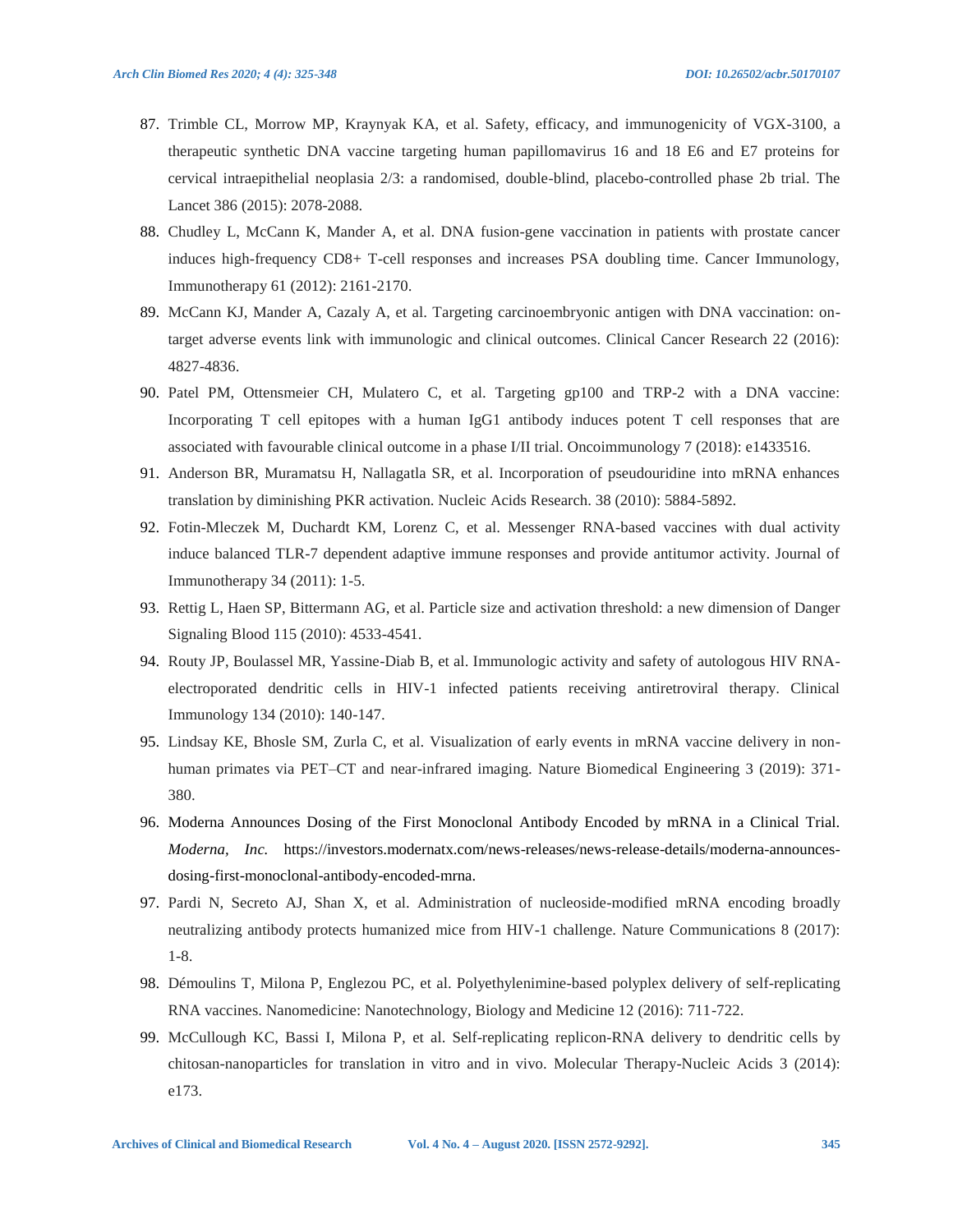- 100.Lai WF, Wong WT. Design of polymeric gene carriers for effective intracellular delivery. Trends in Biotechnology 36 (2018): 713-728.
- 101.McKinlay CJ, Benner NL, Haabeth OA, et al. Enhanced mRNA delivery into lymphocytes enabled by lipid-varied libraries of charge-altering releasable transporters. Proceedings of the National Academy of Sciences115 (2018): E5859-5866.
- 102.Sanofi: Press Releases, Friday, March 27, 2020. *https://www.sanofi.com/en/media-room/pressreleases/2020/2020-03-27-07-00-00* https://www.sanofi.com/media-room/press-releases/2020/2020-03-27 07-00-00 2007404.
- 103.Zhang J, Zeng H, Gu J, et al. Progress and prospects on vaccine development against SARS-CoV-2. Vaccines 8 (2020): 153.
- 104.Hodgson J. The pandemic pipeline. Nature Biotechnology (2020).
- 105.Andries O, Mc Cafferty S, De Smedt SC, et al. N1-methylpseudouridine-incorporated mRNA outperforms pseudouridine-incorporated mRNA by providing enhanced protein expression and reduced immunogenicity in mammalian cell lines and mice. Journal of Controlled Release 217 (2015): 337-344.
- 106.Meyer M, Huang E, Yuzhakov O, et al. Modified mRNA-based vaccines elicit robust immune responses and protect guinea pigs from Ebola virus disease. The Journal of Infectious Diseases 217 (2018): 451-455.
- 107.Van Gulck ER, Ponsaerts P, Heyndrickx L, et al. Efficient stimulation of HIV-1–specific T cells using dendritic cells electroporated with mRNA encoding autologous HIV-1 Gag and Env Proteins. Blood.107 (2006): 1818-1827.
- 108.Pardi N, Weissman D. Nucleoside modified mRNA vaccines for infectious diseases. InRNA Vaccines (2017):109-121.
- 109.Feng JY, Johnson AA, Johnson KA, et al. Insights into the molecular mechanism of mitochondrial toxicity by AIDS drugs. Journal of Biological Chemistry 276 (2001): 23832-23837.
- 110.Johnson AA, Ray AS, Hanes J, et al. Toxicity of antiviral nucleoside analogs and the human mitochondrial DNA polymerase. Journal of Biological Chemistry 276 (2001): 40847-40857.
- 111.Moyle G. Toxicity of antiretroviral nucleoside and nucleotide analogues. Drug Safety 23 (2000): 467-481.
- 112.Xu Z, Li P, Fan L, et al. The potential role of circRNA in tumor immunity regulation and immunotherapy. Frontiers in Immunology 9 (2018): 9.
- 113.Wesselhoeft RA, Kowalski PS, Anderson DG. Engineering circular RNA for potent and stable translation in eukaryotic cells. Nature Communications 9 (2018): 1-10.
- 114.Holdt LM, Kohlmaier A, Teupser D. Circular RNAs as therapeutic agents and targets. Frontiers in Physiology 9 (2018): 1262.
- 115.Iavarone C, O'hagan DT, Yu D, et al. Mechanism of action of mRNA-based vaccines. Expert Review of Vaccines 16 (2017): 871-881.
- 116.Whitehead KA, Dahlman JE, Langer RS, et al. Silencing or stimulation? siRNA delivery and the immune system. Annual review of Chemical and Biomolecular Engineering 2 (2011): 77-96.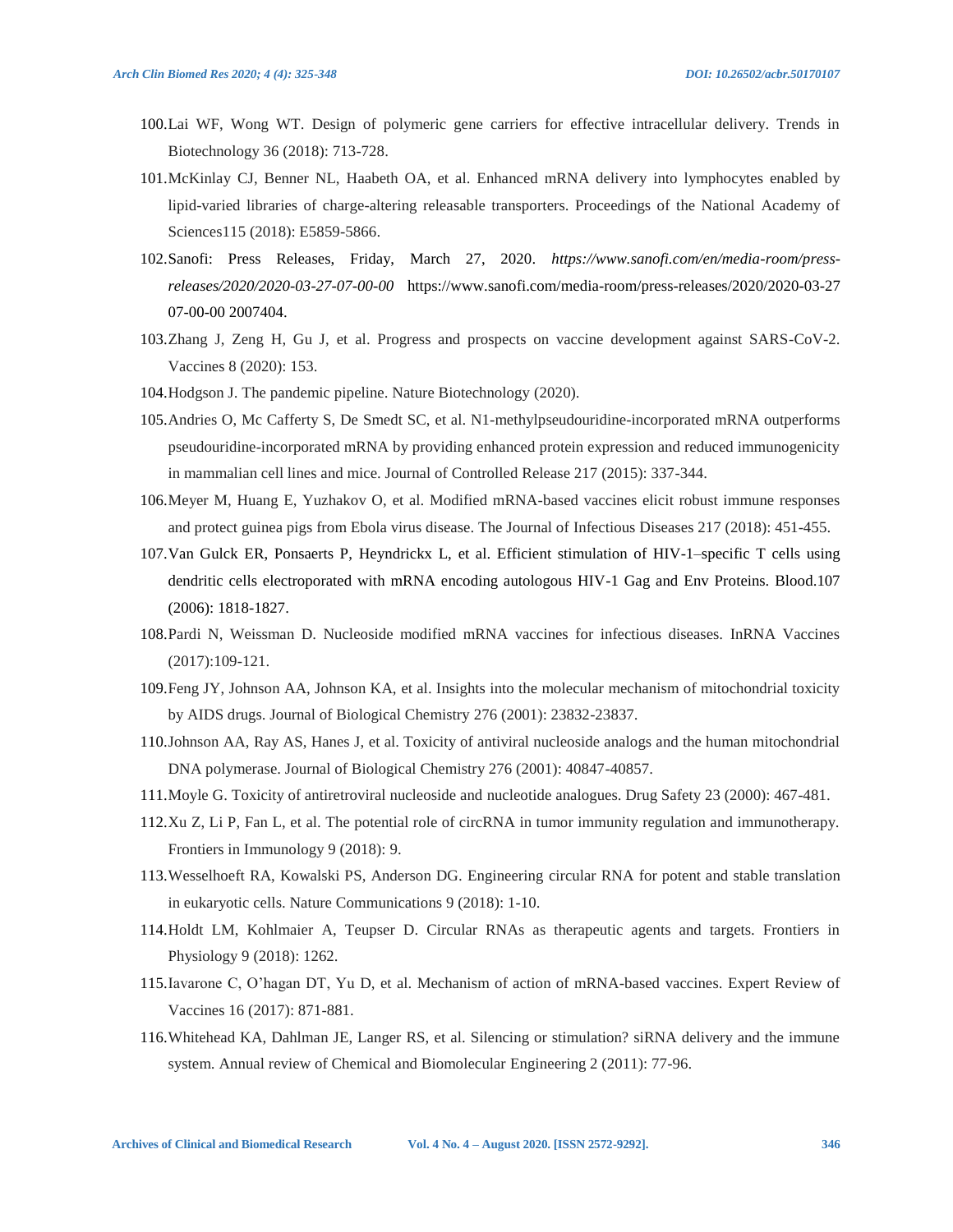- 117.Pardi N, Tuyishime S, Muramatsu H, et al. Expression kinetics of nucleoside-modified mRNA delivered in lipid nanoparticles to mice by various routes. Journal of Controlled Release 217 (2015): 345-351.
- 118.Lindgren G, Ols S, Liang F, et al. Induction of robust B cell responses after influenza mRNA vaccination is accompanied by circulating hemagglutinin-specific ICOS+ PD-1+ CXCR3+ T follicular helper cells. Frontiers in Immunology 8 (2017): 1539.
- 119.Kreiter S, Selmi A, Diken M, et al. Intranodal vaccination with naked antigen-encoding RNA elicits potent prophylactic and therapeutic antitumoral immunity. Cancer Research 70 (2010): 9031-9040.
- 120.Van Nuffel AM, Benteyn D, Wilgenhof S, et al. Intravenous and intradermal TriMix-dendritic cell therapy results in a broad T-cell response and durable tumor response in a chemorefractory stage IV-M1c melanoma patient. Cancer Immunology, Immunotherapy 61 (2012): 1033-1043.
- 121.Kranz LM, Diken M, Haas H, et al. Systemic RNA delivery to dendritic cells exploits antiviral defence for cancer immunotherapy. Nature 534 (2016): 396-401.
- 122.Persano S, Guevara ML, Li Z, et al. Lipopolyplex potentiates anti-tumor immunity of mRNA-based Vaccination. Biomaterials 125 (2017): 81-89.
- 123.Gustafsson C, Govindarajan S, Minshull J. Codon bias and heterologous protein expression. Trends in Biotechnology 22 (2004): 346-353.
- 124.Johansson DX, Ljungberg K, Kakoulidou M, et al. Intradermal electroporation of naked replicon RNA elicits strong immune responses. PloS one 7 (2012): e29732.
- 125.Piggott JM, Sheahan BJ, Soden DM, et al. Electroporation of RNA stimulates immunity to an encoded reporter gene in mice. Molecular Medicine Reports 2 (2009): 753-756.
- 126.Broderick KE, Humeau LM. Electroporation-enhanced delivery of nucleic acid vaccines. Expert Review of Vaccines 14 (2015): 195-204.
- 127.Schnee M, Vogel AB, Voss D, et al. An mRNA vaccine encoding rabies virus glycoprotein induces protection against lethal infection in mice and correlates of protection in adult and newborn pigs. PLoS Neglected Tropical Diseases 10 (2016): e0004746.
- 128.Lv H, Zhang S, Wang B, et al. Toxicity of cationic lipids and cationic polymers in gene delivery. Journal of Controlled Release 114 (2006): 100-109.
- 129.Naldini L, Blömer U, Gallay P, et al. In vivo gene delivery and stable transduction of nondividing cells by a lentiviral vector. Science 272 (1996): 263-267.
- 130.Grandchamp N. Pharmacodynamic Evaluation: Gene Therapy. Drug Discovery and Evaluation: Methods in Clinical Pharmacology (2020): 361-384.
- 131.Lopes L, Dewannieux M, Takeuchi Y, et al. A lentiviral vector pseudotype suitable for vaccine development. The Journal of Gene Medicine 13 (2011):181-187.
- 132.Montini E, Cesana D, Schmidt M, et al. The genotoxic potential of retroviral vectors is strongly modulated by vector design and integration site selection in a mouse model of HSC gene therapy. The Journal of Clinical Investigation 119 (2009): 964-975.